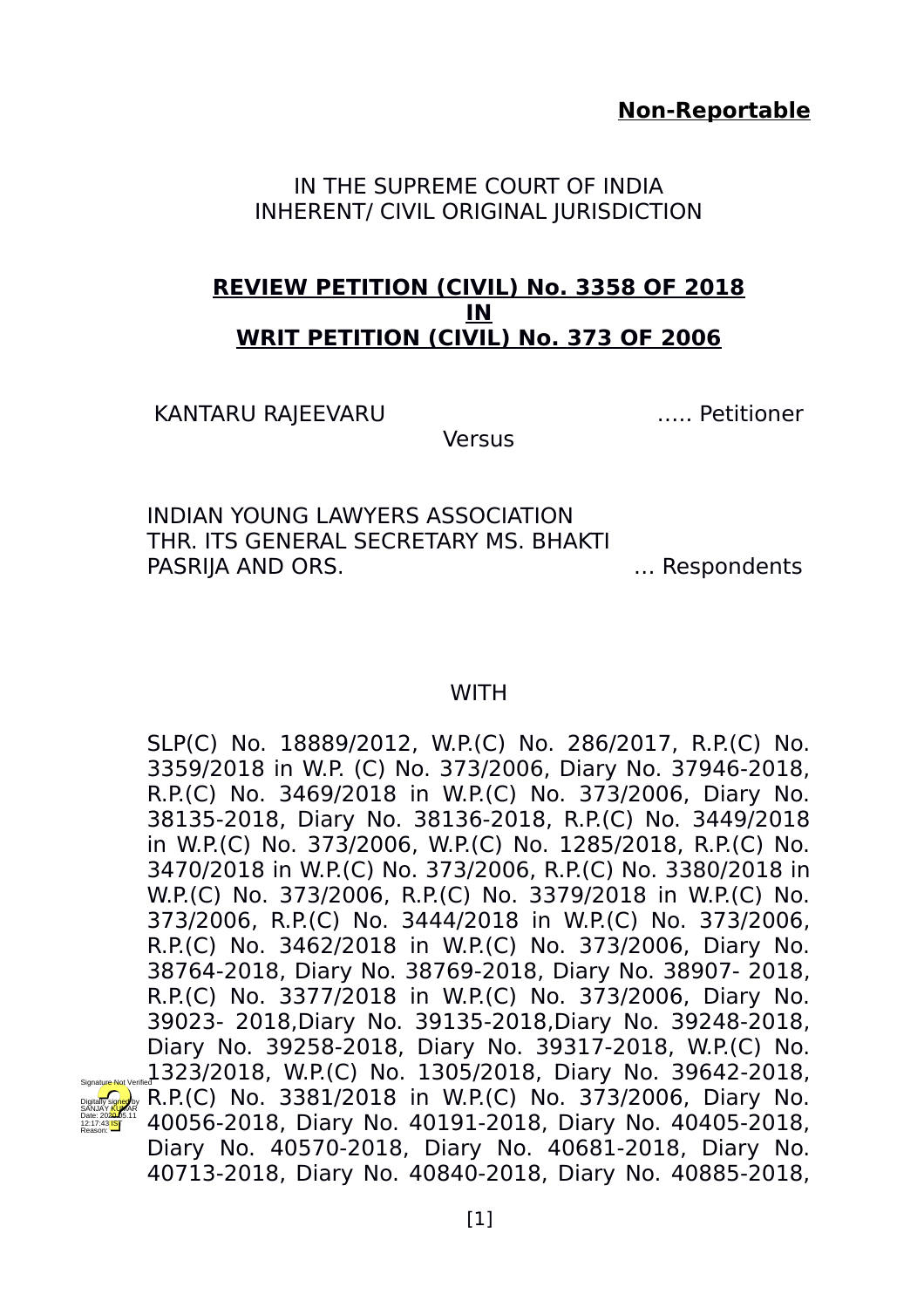Diary No. 40887-2018, Diary No. 40888-2018,Diary No. 40898-2018, R.P.(C) No. 3457/2018 in W.P.(C) No. 373/2006, Diary No. 40910-2018, Diary No. 40924-2018, Diary No. 40929- 2018, Diary No. 41005-2018, Diary No. 41091-2018, W.P.(C) No. 1339/2018, Diary No. 41264-2018, R.P.(C) No. 3473/2018 in W.P.(C) No. 373/2006, Diary No. 41395-2018, Diary No. 41586-2018, R.P.(C) No. 3480/2018 in W.P.(C) No. 373/2006, Diary No. 41896-2018, Diary No. 42085-2018, Diary No. 42264- 2018, Diary No. 42337-2018, MA No.3113/2018 in W.P.(C) No. 373/2006, Diary No. 44021- 2018, Diary No. 44991-2018, Diary No. 46720-2018, Diary No. 47720-2018, Diary No. 2252-2019, R.P.(C) No. 345/2019 in W.P.(C) No. 373/2006, Diary No. 2998-2019, W.P.(C) No. 472/2019

# **ORDER**

# **S.A.BOBDE, CJI**

**1.** Indian Young Lawyers Association filed Writ Petition (Civil) No. 373 of 2006 challenging the validity of Rule 3(b) of the Kerala Hindu Places of Public Worship (Authorisation of Entry) Rules, 1965 (for short, "the 1965 Rules"). A further direction to the respondents therein to permit female devotees between the ages of 10 to 50 years to enter the Sabarimala temple without any restrictions was sought in the Writ Petition. By an order dated 30<sup>th</sup> October 2017, a three Judge bench of this Court referred the matter to a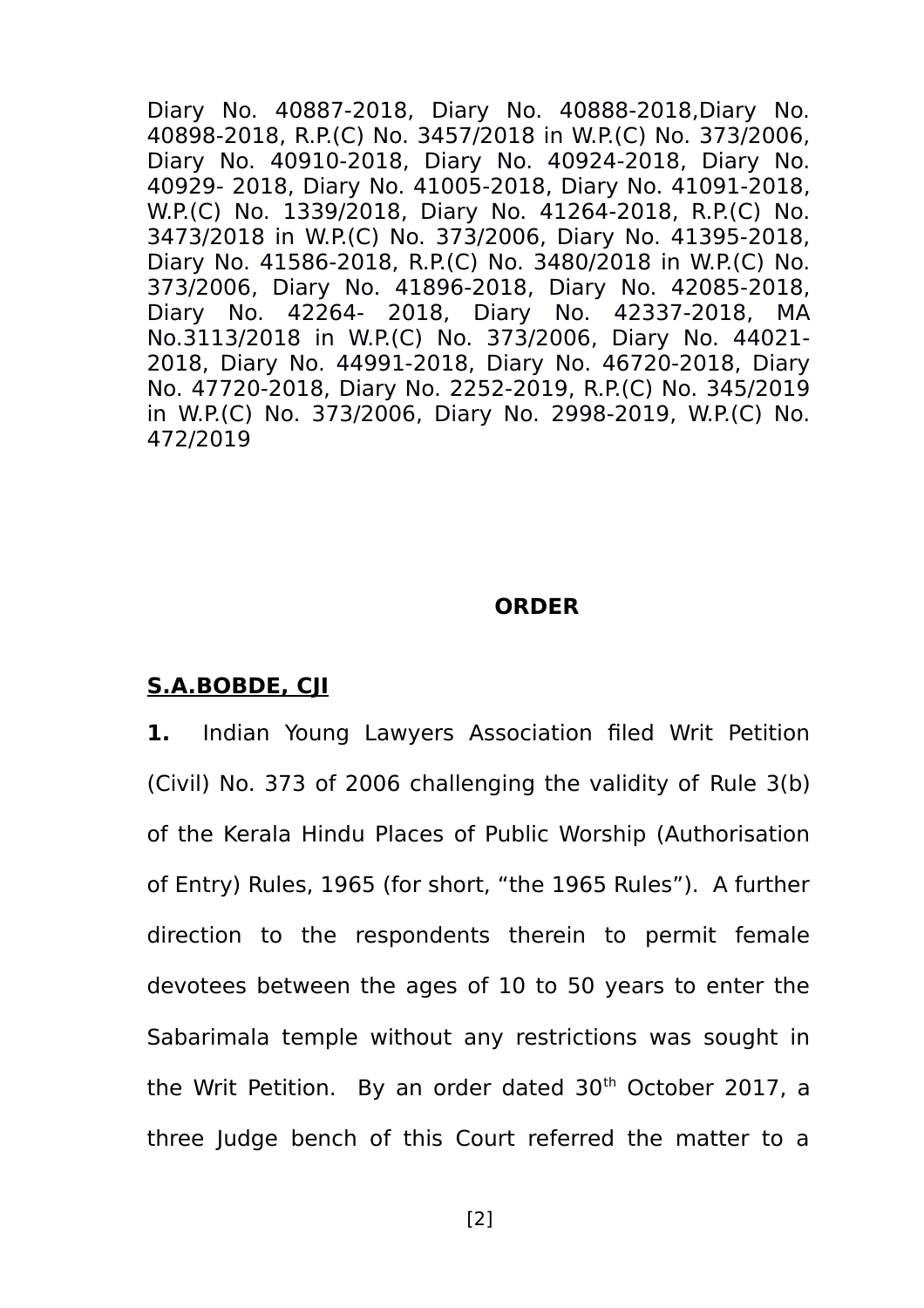larger bench for resolution of the questions raised in the Writ Petition. The Writ Petition was placed before a Constitution Bench consisting of five Judges. By a majority of 4:1, this Court allowed the Writ Petition on 28.09.2018. It was held by this Court that the devotees of Lord Ayyappa do not constitute a separate religious denomination and therefore cannot claim the benefit of Article 26 of the Constitution of India. This Court also concluded that exclusion of women between the ages of 10 to 50 years from entry into the temple is violative of Article 25 of the Constitution of India. Further, Rule 3 (b) of the Kerala Hindu Places of Public Worship (Authorisation of Entry) Rules, 1965 was declared as violative of Article 25 (1) to the Constitution of India and *ultra vires* Section 3 of Kerala Hindu Places of Public Worship (Authorisation of Entry) Act, 1965.

**2.** Several review petitions were filed which were listed along with fresh Writ Petitions in open Court and heard together. Ranjan Gogoi CJ, and A.M. Khanwilkar and Indu Malhotra, IJ were of the opinion that the scope of the freedom of religion guaranteed under Articles 25 and 26 of the Constitution needs an authoritative pronouncement by a larger bench of not less than seven Judges. The contours of

[3]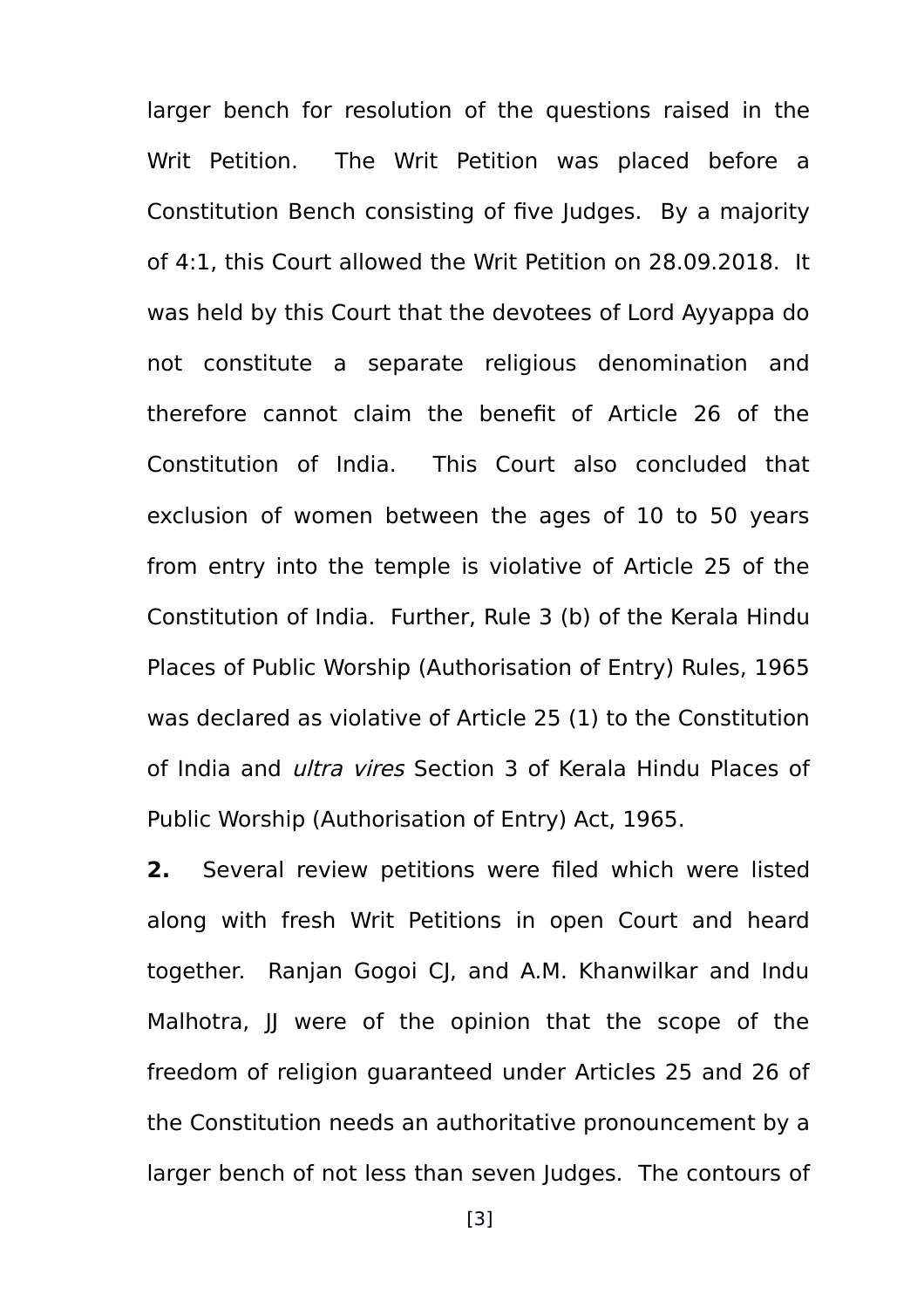judicial review in matters pertaining to essential religious practices was another issue which was identified to be adjudicated upon by a larger bench. According to them, the determination of the questions of law referred to a larger bench would have a bearing on pending writ petitions relating to entry of Muslim women in durgahs/mosques, the entry of Parsi women married to non-Parsis into the holy fire place of Agyari and the challenge to the practice of female genital mutilation in Dawoodi Bohra Community. In such view, certain questions of law were referred to a larger bench. According to the reference, the conflict of opinion between the judgments in **Commissioner Hindu Religious Endowments, Madras vs. Shri Lakshmindra Thritha Swaminar of Sri Shirur Mutt [1](#page-3-0) , and Durgah Committee, Ajmer vs. Syed Hussain Ali & Ors. [2](#page-3-1)** pertaining to the role of the Court in matters which are essential religious practices had to be resolved.

**3.** The following issues were framed for consideration to be decided by a larger bench:

(i) Regarding the interplay between the freedom of religion under Articles 25 and 26 of the

<span id="page-3-0"></span><sup>1 [1954]</sup> SCR 1005

<span id="page-3-1"></span><sup>2 [1962] 1</sup> SCR 383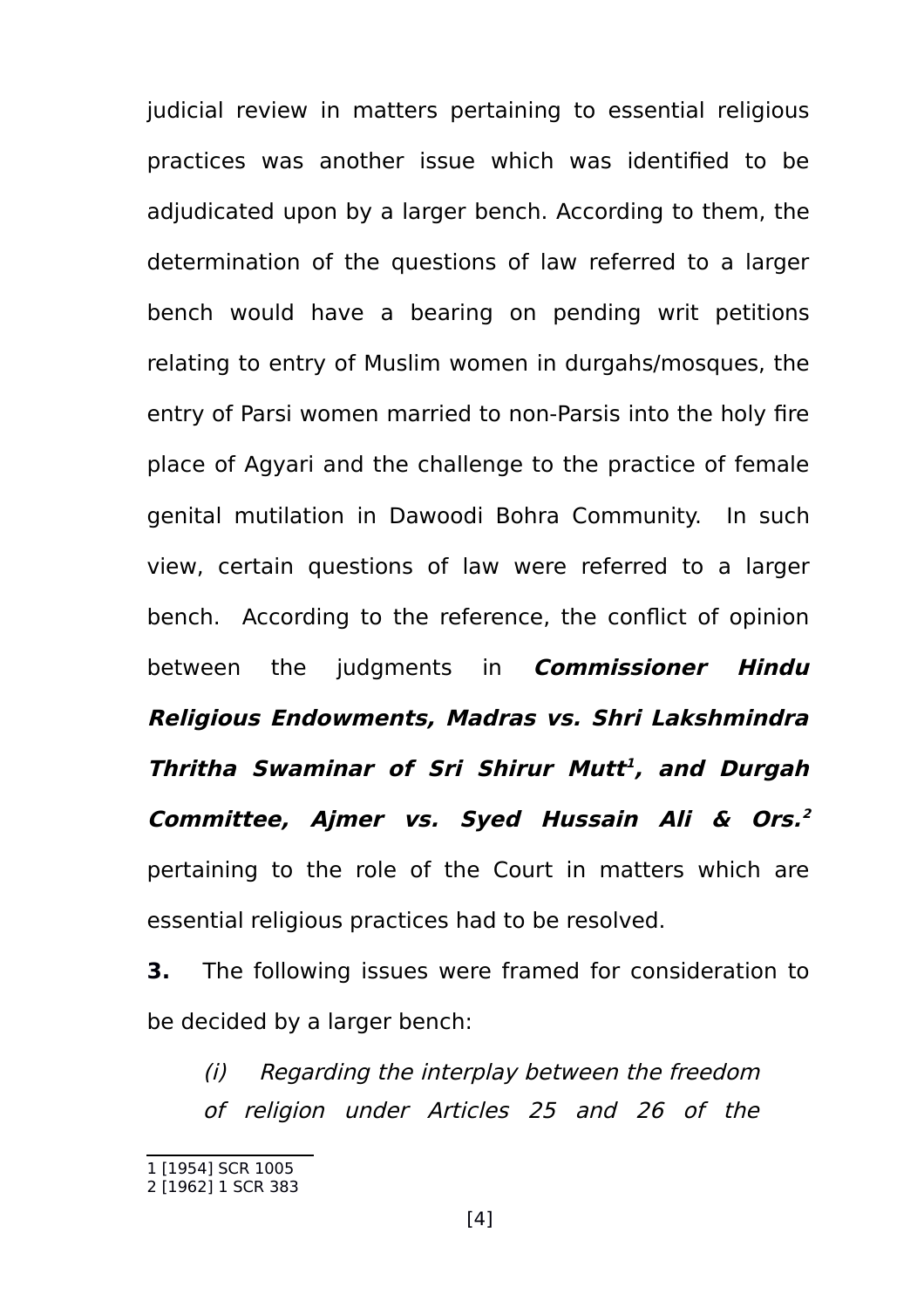Constitution and other provisions in Part III, particularly Article 14.

(ii) What is the sweep of expression 'public order, morality and health' occurring in Article 25(1) of the Constitution.

(iii) The expression 'morality' or 'constitutional morality' has not been defined in the Constitution. Is it over arching morality in reference to preamble or limited to religious beliefs or faith. There is need to delineate the contours of that expression, lest it becomes subjective.

(iv) The extent to which the Court can enquire into the issue of a particular practice is an integral part of the religion or religious practice of <sup>a</sup> particular religious denomination or should that be left exclusively to be determined by the head of the section of the religious group.

(v) What is the meaning of the expression 'sections of Hindus' appearing in Article 25(2)(b) of the Constitution.

(vi) Whether the "essential religious practices" of a religious denomination, or even a section thereof are afforded constitutional protection under Article 26.

(vii) What would be the permissible extent of judicial recognition to PILs in matters calling into question religious practices of a denomination or a section thereof at the instance of persons who do not belong to such religious denomination?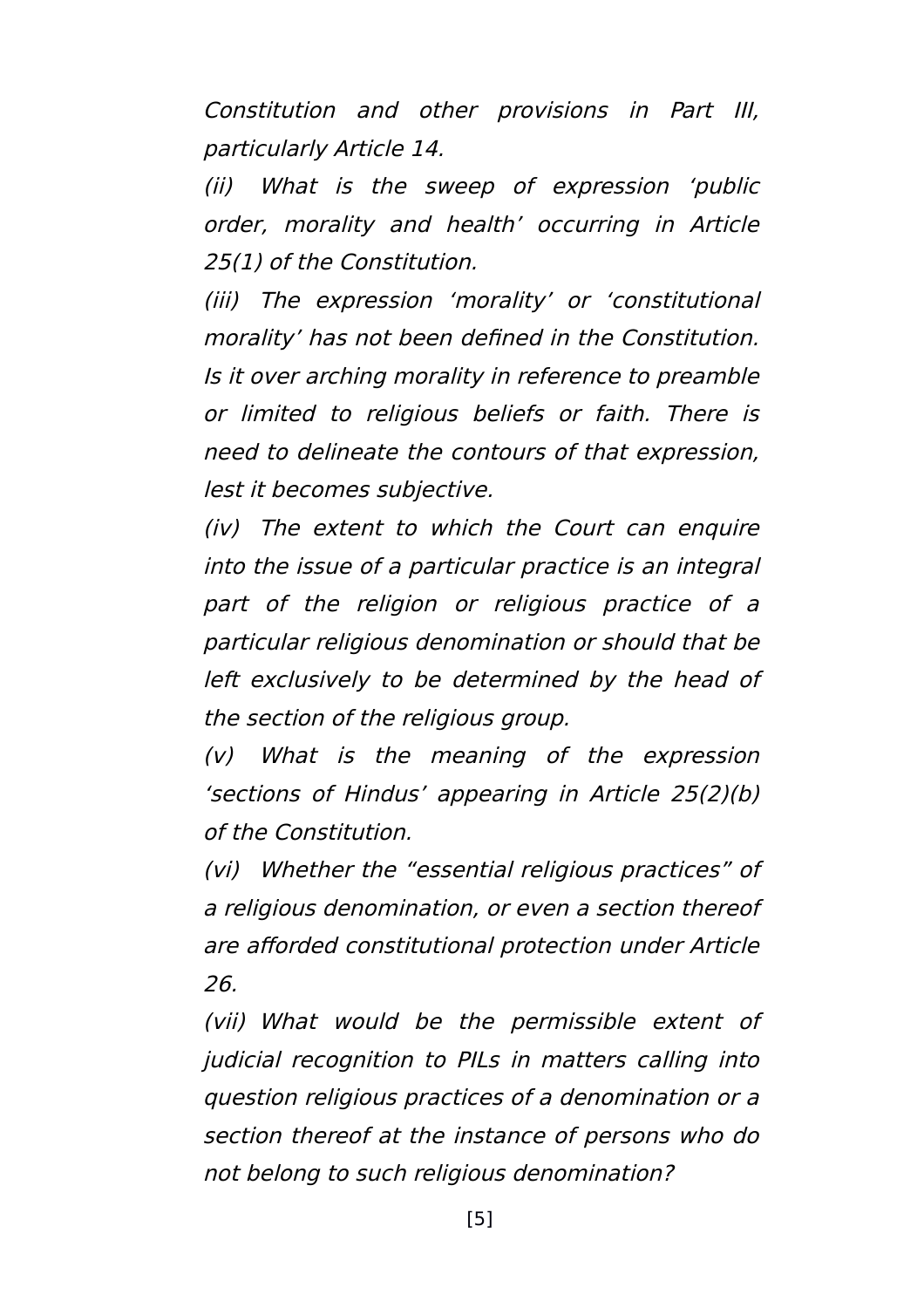The review petitions were adjourned till the determination of the questions by a larger bench.

**4.** R.F. Nariman and D.Y. Chandrachud II did not agree with the majority opinion, and rendered their separate dissenting opinion. The Review Petitions were dismissed by them as no ground for review was made out. The fresh Writ Petitions filed under Article 32 of the Constitution were also dismissed as not maintainable.

**5.** This bench of nine Judges was constituted by the Chief Justice of India to answer the reference. At the threshold, upon the objection raised by the parties taking exception to the reference, an issue as to whether this Court can refer questions of law to a larger bench in a review petition was framed. Their request to hear the issue regarding the maintainability of the reference as a preliminary question was acceded to. We have heard the learned counsel for both sides on the maintainability of the reference.

**6.** By an order dated 10.02.2020, we answered the preliminary point by holding that questions of law can be referred to a larger bench in a review petition. Reasons

[6]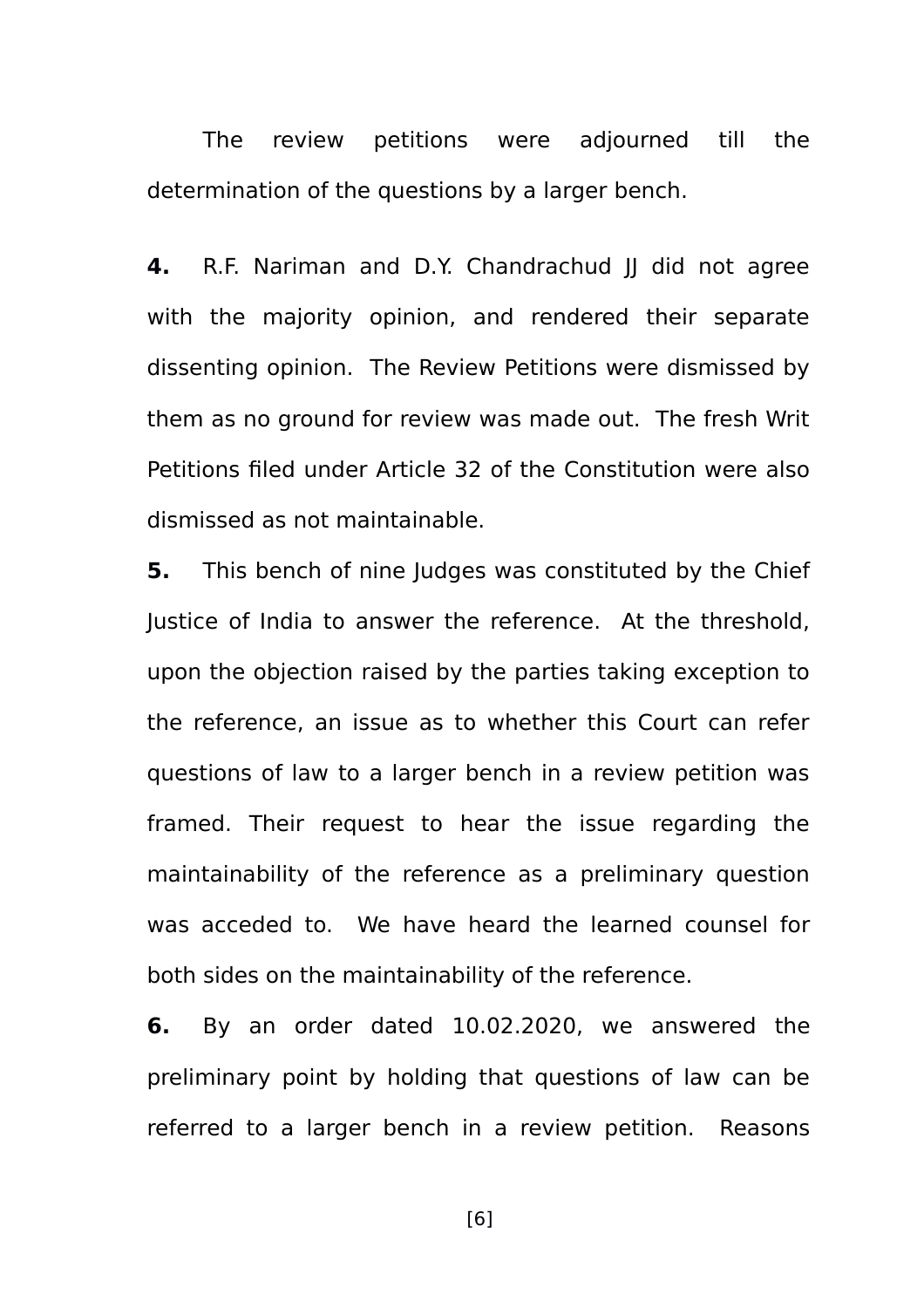were to follow later. On the same day we had also reframed the issues referred to this Bench as follows :

- 1. What is the scope and ambit of right to freedom of religion under Article 25 of the Constitution of India?
- 2. What is the inter-play between the rights of persons under Article 25 of the Constitution of India and rights of religious denomination under Article 26 of the Constitution of India?
- 3.Whether the rights of <sup>a</sup> religious denomination under Article 26 of the Constitution of India are subject to other provisions of Part III of the Constitution of India apart from public order, morality and health?
- 4.What is the scope and extent of the word 'morality' under Articles 25 and 26 of the Constitution of India and whether it is meant to include Constitutional morality?
- 5. What is the scope and extent of judicial review with regard to a religious practice as referred to in Article 25 of the Constitution of India?
- 6.What is the meaning of expression "Sections of Hindus" occurring in Article 25 (2) (b) of the Constitution of India?
- 7.Whether <sup>a</sup> person not belonging to <sup>a</sup> religious denomination or religious group can question <sup>a</sup> practice of that religious denomination or religious group by filing a PIL?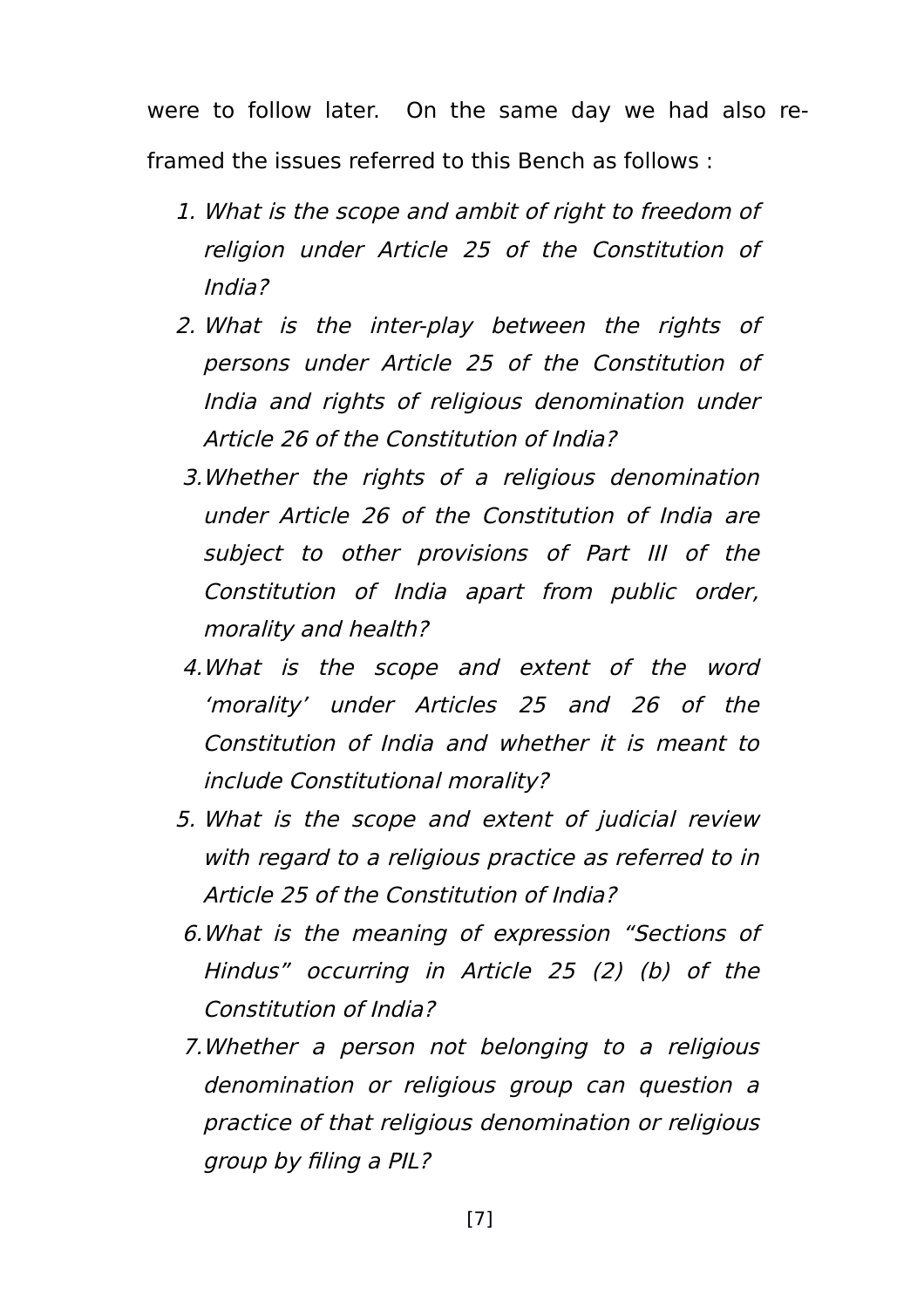**7.** By this order, we are giving reasons to support the order dated 10.02.2020 by which we held that this Court can refer questions of law to a larger bench in a review petition.

**8.** It was argued on behalf of those objecting to the reference that the review petitions are not maintainable in view of the limitations in Order XLVII of the Supreme Court Rules, 2013. As the review petitions are liable to be dismissed, the reference is bad. Assuming that reference to a larger bench can be made in a review petition, it is permissible only after the review is granted and not during the pendency of a review petition. It was contended that hypothetical questions should not be answered by this Court. Another submission was to the effect that abstract questions of law without facts cannot be the subject matter of reference. The reference is vitiated as no reasons were recorded justifying the prima facie view that there is a conflict of opinion in the judgments in **Shirur Mutt case (supra)** and the **Durgah Committee case (supra).** Another submission was made that only appeals can be

[8]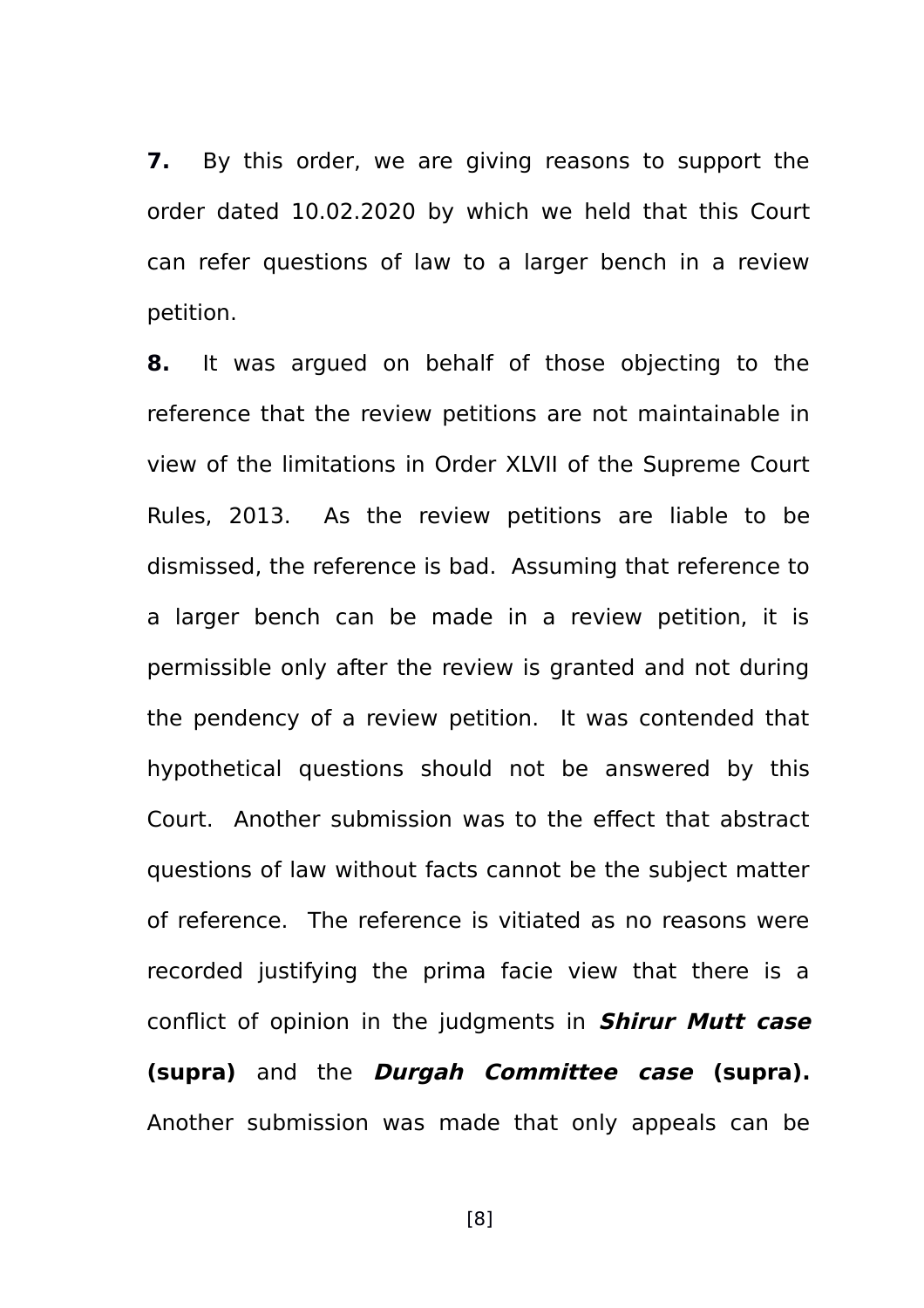referred to a larger bench in accordance with the proviso to Article 145 (3) of the Constitution of India.

**9.** On the other hand, learned counsel supporting the reference submitted that there are no limits to the jurisdiction of this Court which is a superior Court of record. This Court can determine its own jurisdiction for exercise of its inherent powers. This Court can make any order which is necessary to do complete justice under Article 142 of the Constitution of India. The power of this Court cannot be fettered by Order XLVII of the Supreme Court Rules. In any event, according to the learned counsel, there is no bar in the Supreme Court Rules preventing this Court from making a reference in a review petition. It was submitted that the review petitions emanate from a judgment in a Writ Petition, filed in the form of a Public Interest Litigation, to which the rules of procedure do not strictly apply. It was urged that seminal questions of utmost importance arise for consideration which require authoritative pronouncement of a larger bench. Therefore, the reference has to be answered to meet the ends of justice.

**10.** Though the preliminary point for adjudication is the reference of questions of law to a larger bench in a review

[9]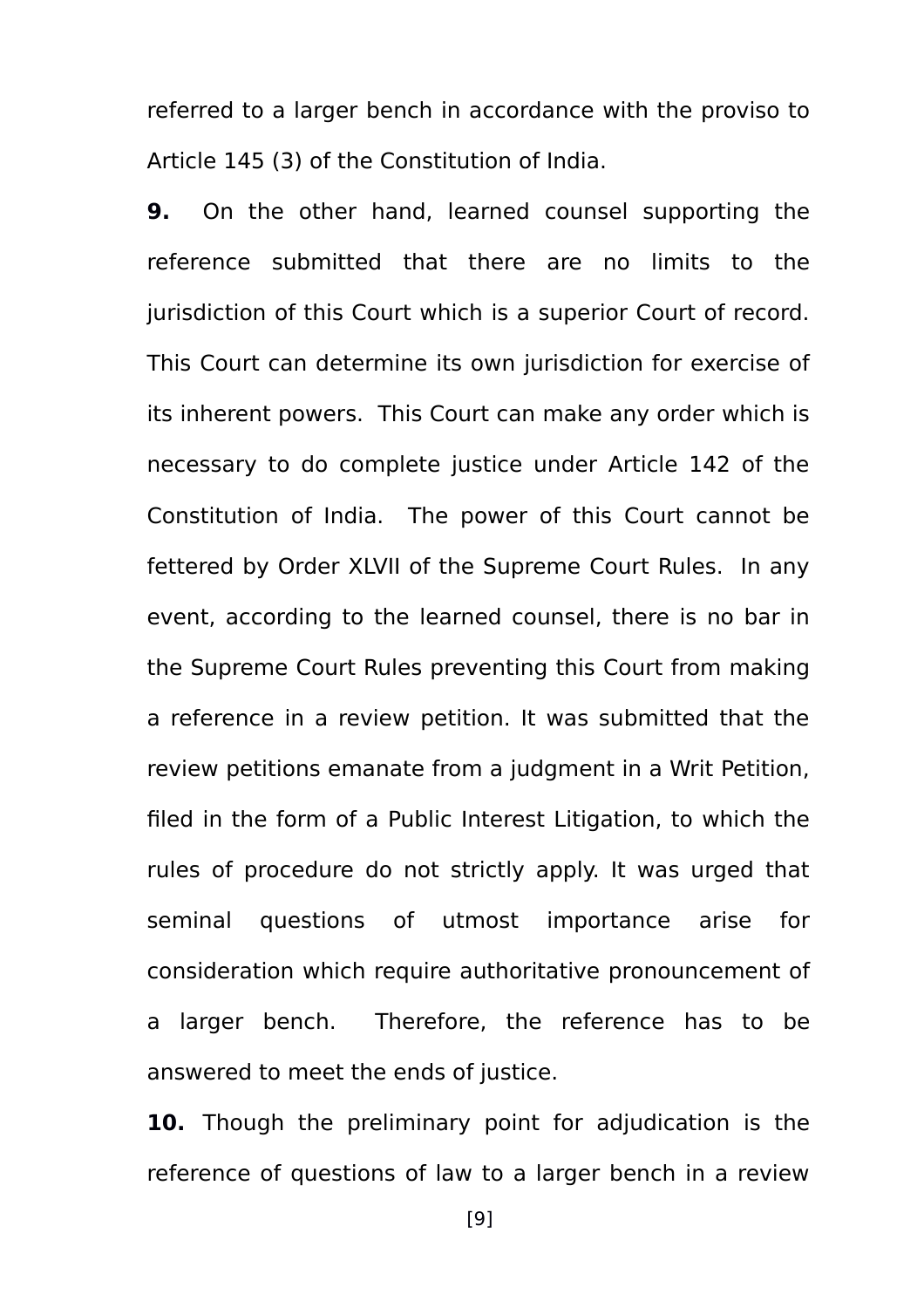petition, submissions were made by both sides regarding the maintainability of the review petitions. Presumably, this was done because no reference can be made in review petitions which were not maintainable. Admittedly, the review petitions are kept pending awaiting the pronouncement on the questions of law which were referred to this Bench. Therefore, we refrain from expressing any view on the merits of the review petitions. However, it is necessary for us to decide the maintainability of the review petitions in view of the submissions made by the parties.

**11.** Article 137 of the Constitution of India empowers the Supreme Court to review any judgment pronounced or order made by it subject to the provisions of any law made by the Parliament or any rules made under Article 145. No law has been made by the Parliament as contemplated in Article 137. Article 145 of the Constitution of India gives power to the Supreme Court to make rules for regulating the practice and procedures in the Court. Article 145 (1) (e) pertains to the rules relating to the conditions subject to which any judgment or order pronounced by the Court may be reviewed and the procedure for such review including the time within which applications to the Court for such review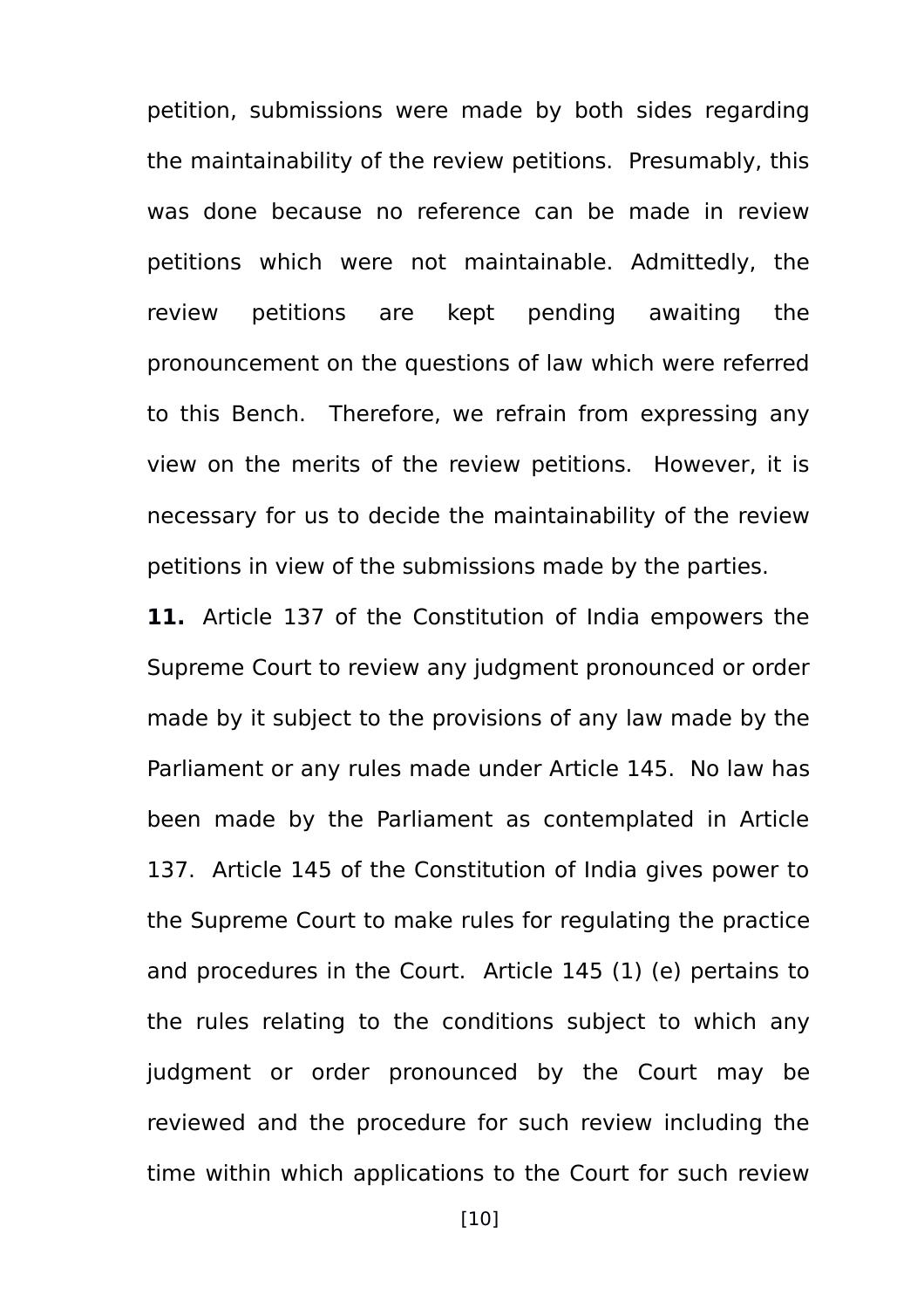are to be entertained. The Supreme Court Rules which were made in 1966 were repealed by the Supreme Court Rules 2013, which are in force. Order XLVII Rule 1 of the Supreme Court Rules, 2013 reads as follows:

"The Court may review its judgment or order, but no application for review will be entertained in a civil proceeding except on the ground mentioned in Order XLVII, rule 1 of the Code, and in a criminal proceeding except on the ground of an error apparent on the face of the record. The application for review shall be accompanied by a certificate of the Advocate on Record certifying that it is the first application for review and is based on the grounds admissible under the Rules."

12. It is clear from a plain reading of Order XLVII, Rule 1 that there are no restrictions on the power of this Court to review its judgment or order. The exceptions to the general power of review relate to review of civil proceedings which can be entertained only on grounds mentioned in Order XLVII, Rule 1 of the Code of Civil Procedure, 1908 and to review of criminal proceedings which can be entertained only on the ground of an error apparent on the face of record. It is clear that there is no fetter in the exercise of the jurisdiction of this Court in review petitions of judgments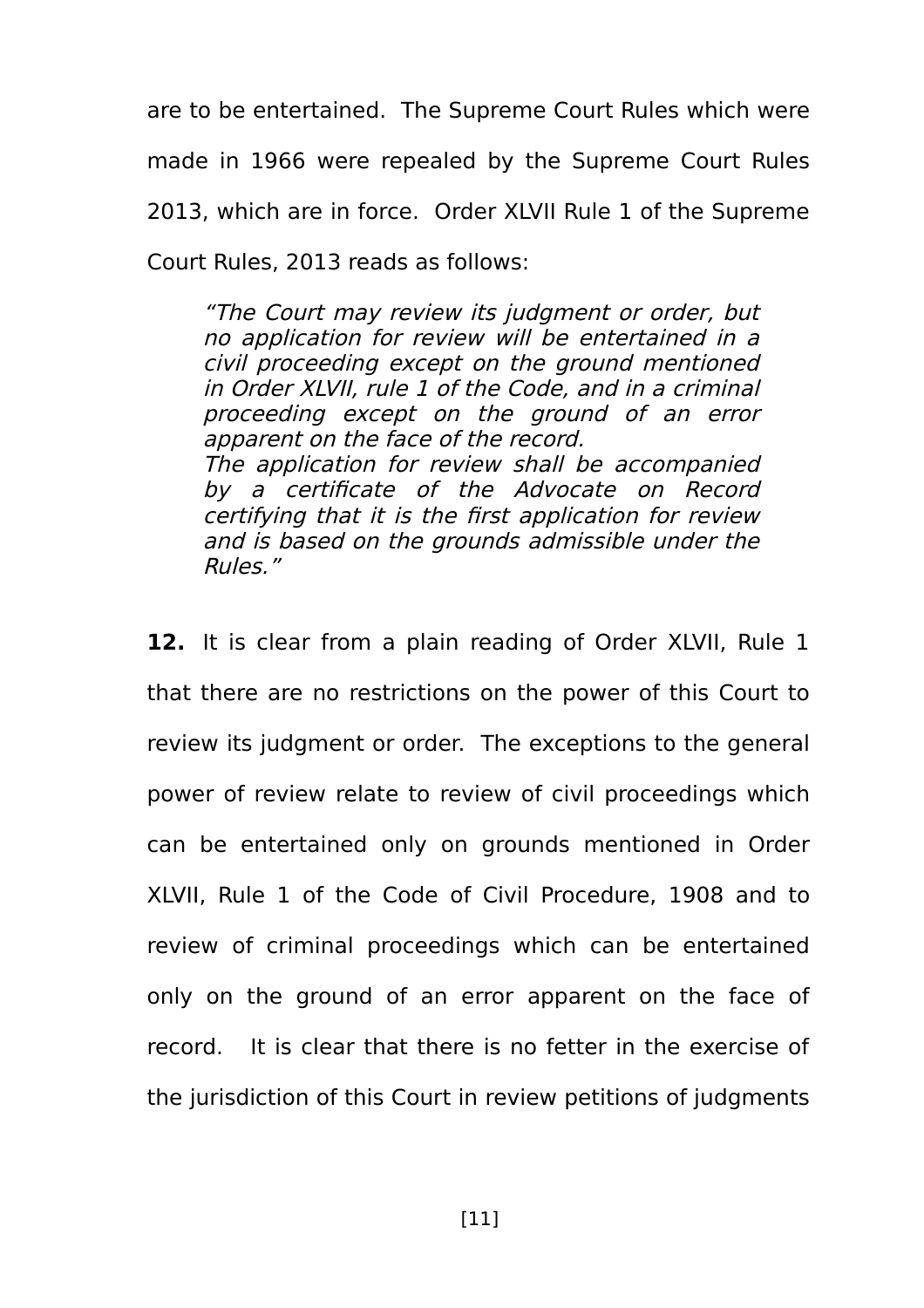or orders arising out of proceedings other than civil and criminal proceedings.

**13.** Part II of the Supreme Court Rules deals with Civil Appeals, Criminal Appeals and Special Leave Petitions under Article 136 of the Constitution. Order XXI refers to Special Leave Petitions (Civil) and Order XXII covers Special Leave Petitions (Criminal) proceedings. Petitions filed under Article 32 of the Constitution are dealt with under Order XXXII in Part III of the Supreme Court Rules. Sub-Rule 12 of Order XXXVIII refers to Public Interest Litigation. Admittedly, Writ Petition (Civil) No. 373 of 2006 was filed in public interest. The review petitions arise out of the judgment in the said Writ Petition.

**14.** Civil proceedings and criminal proceedings dealt with in Part II of the Rules are different from Writ Petitions covered by Part III of the Supreme Court Rules. The exceptions carved out in Order XLVII, Rule 1 of the Supreme Court Rules pertain only to civil and criminal proceedings. Writ Petitions filed under Article 32 of the Constitution of India do not fall within the purview of civil and criminal proceedings. Therefore, the limitations in Order XLVII, Rule 1 do not apply to review petitions filed against judgments or

[12]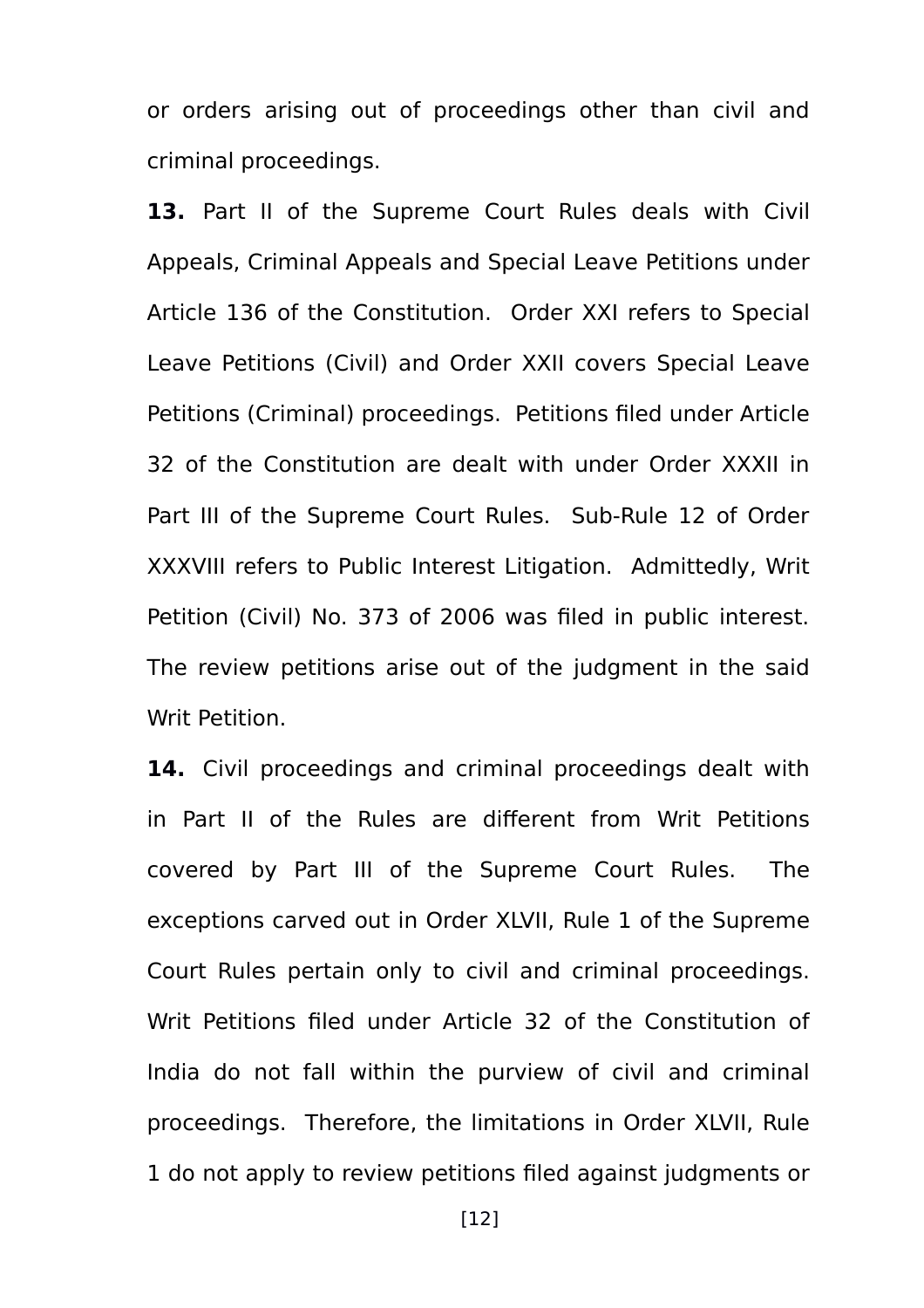orders passed in Writ Petitions filed under Article 32 of the Constitution of India.

**15.** When a statute is carefully punctuated and there is doubt about its meaning, weight should undoubtedly be given to the punctuation. (**See:- Crawford: Interpretation**

of Law (Statutory Construction)). However. punctuation may have its uses in some cases, but it cannot certainly be regarded as a controlling element and cannot be allowed to control the plain meaning<sup>[3](#page-12-0)</sup>. Clause  $13(3)(v)$  of the C.P. and Berar Letting of Premises and Rent Control Order, 1949 fell for interpretation of this Court in **Dr. M.K.**

**Salpekar v. Sunil Kumar Shamsunder Chaudhari & Ors[4](#page-12-1) .** Clause 13 (3) (v) reads:

"that the tenant has secured alternative accommodation, or has left the area for <sup>a</sup> continuous period of four months and does not reasonably need the house."

This Court was of the opinion that the punctuation mark 'comma' which appears in the sub-clause after "alternate accommodation" and before the rest of the sentence indicates that the last part of the sub-clause

<span id="page-12-1"></span><span id="page-12-0"></span><sup>3</sup> Aswini Kumar Ghose and another vs. Arabinda Bose and another. 1953 (4) SCR 1 4 (1988) 4 SCC 21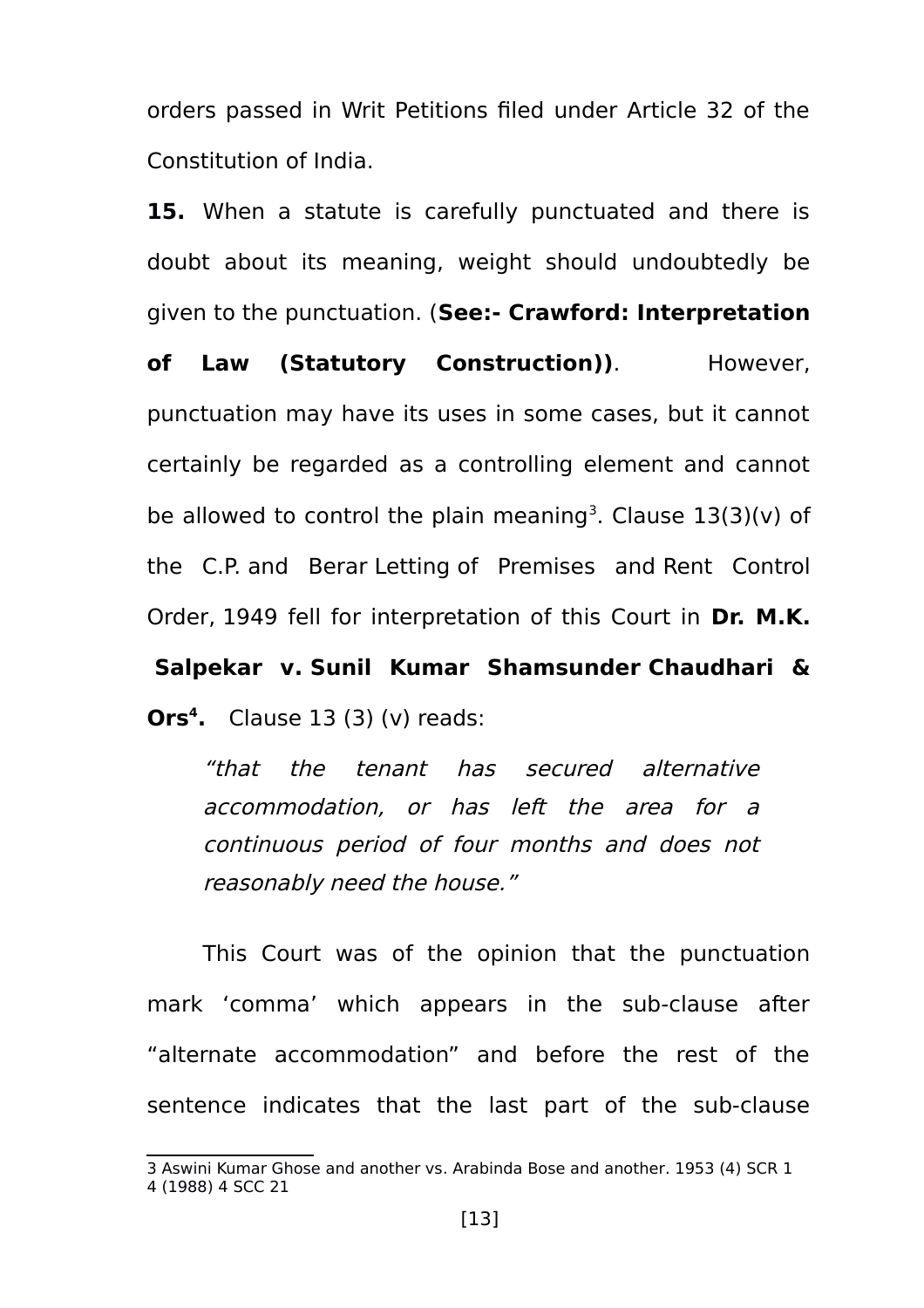namely 'and does not reasonably need the house' governs only the second part of the sub-clause. Yet another case where punctuation was relied upon for construing a statutory provision is **Mohd. Shabir v. State of Maharashtra[5](#page-13-0)** . Section 27 of the Drugs and Cosmetics Act, 1940 reads as under:

"Whoever himself or by any other person on his behalf manufactures for sale, sells, stocks or exhibits for sale or distributes-

(a) any drug-

(i) deemed to be misbranded under clause (a), clause (b), clause (e), clause (d), clause (f) or clause (g) of section 17 or adulterated under [section 17B](https://indiankanoon.org/doc/951675/); or

(ii) without a valid licence as required under clause (c) of [section 18](https://indiankanoon.org/doc/1673305/)."

shall be punishable with imprisonment for a term which shall not be less than one year but which may extend to ten years and shall also be liable to fine;

Provided that the Court may, for any special reasons to be recorded in writing, impose a sentence of imprisonment of less than one year".

**16.** It was held that the words used in Section 27 namely, "manufacture for sale", "sells" have a comma after each clause but there is no comma after the clause "stocks or exhibits for sale". The absence of any comma after the

<span id="page-13-0"></span><sup>5</sup> (1979) 1 SCC 568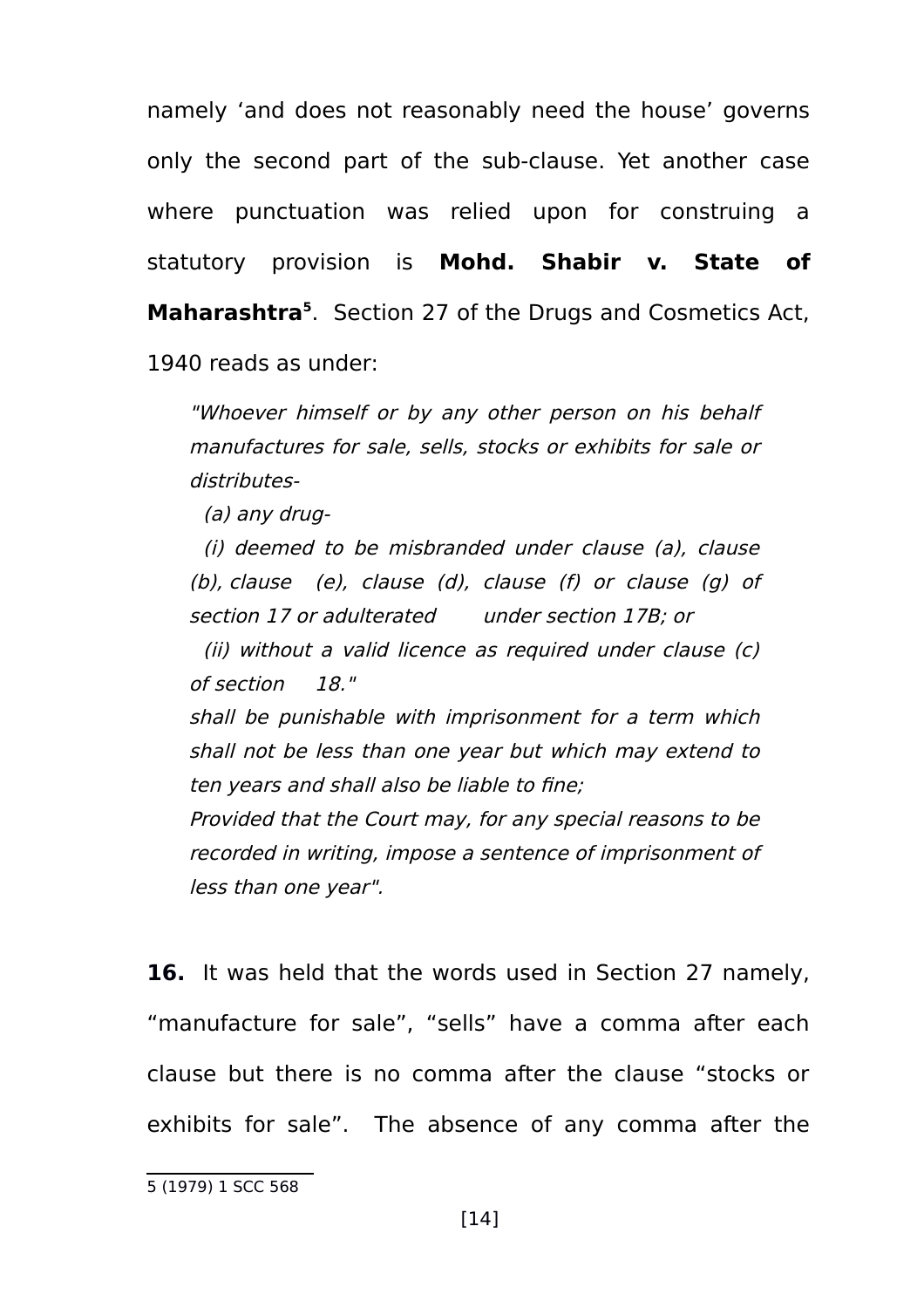words 'stocks' clearly indicates that the clause "stocks or exhibits for sale" is an indivisible whole.

**17.** Construction of Order XLVII, Rule 1 of the Supreme Court Rules should be made by giving due weight to the punctuation mark 'comma' after the words "the Court may review its judgment or order". The intention of the rule making authority is clear that the above mentioned part is disjunctive from the rest of the rule. Moreover, the words "but no application for review will be entertained in a civil proceeding except on ground mentioned in Order XLVII, Rule 1 of the Code and in a criminal proceeding except on the ground of an error apparent on the face of record" are exceptions to the opening words of Order XLVII Rule 1, namely, "the Court may review its judgment or order". Therefore, there is no limitation for the exercise of power by this Court in review petitions filed against judgments and orders in proceedings other than civil proceeding or criminal proceedings.

**18.** Submissions were made regarding the maintainability of the review petitions for not satisfying the requirement of Order XLVII Rule 1 CPC. This argument is on the basis that the review petitions were filed against a judgment in a civil

[15]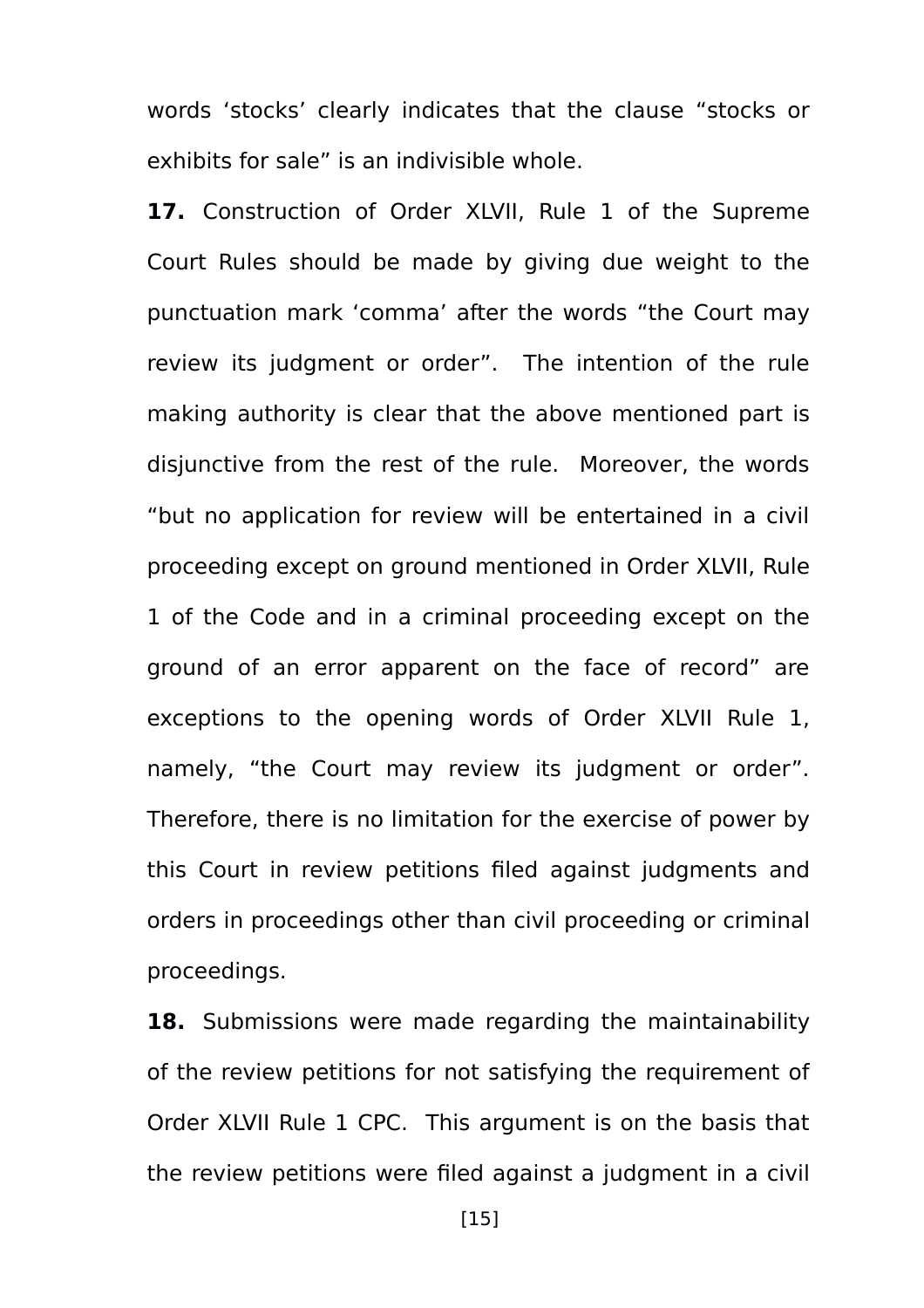proceeding. Several judgments were cited in support of this contention. As we have held that the review petitions have arisen from a judgment in a Writ Petition filed under Article 32 of the Constitution of India to which the provisions of Order XLVII, Rule 1 of CPC are not applicable, it is not necessary to refer to those judgments.

**19.** The alternate submission was that a reference can be made only after the grant of review and not in a pending review petition. Support for the proposition was sought from a judgment of this Court in **Behram Pesikaka v. State of Bombay[6](#page-15-0) .** It is true that reference in the said case was made after grant of review. But that does not mean that reference cannot be made in a pending review petition.

**20.** The provision in the Supreme Court Rules, 2013 pertaining to reference to a larger bench is Order VI rule 2 which reads as:-

"Where in the course of the hearing of any case, appeal or other proceedings the bench considers that the matter should be dealt with by a Larger Bench, it shall refer the matter to the Chief Justice,

<span id="page-15-0"></span><sup>6</sup> (1955) 1 SCR 613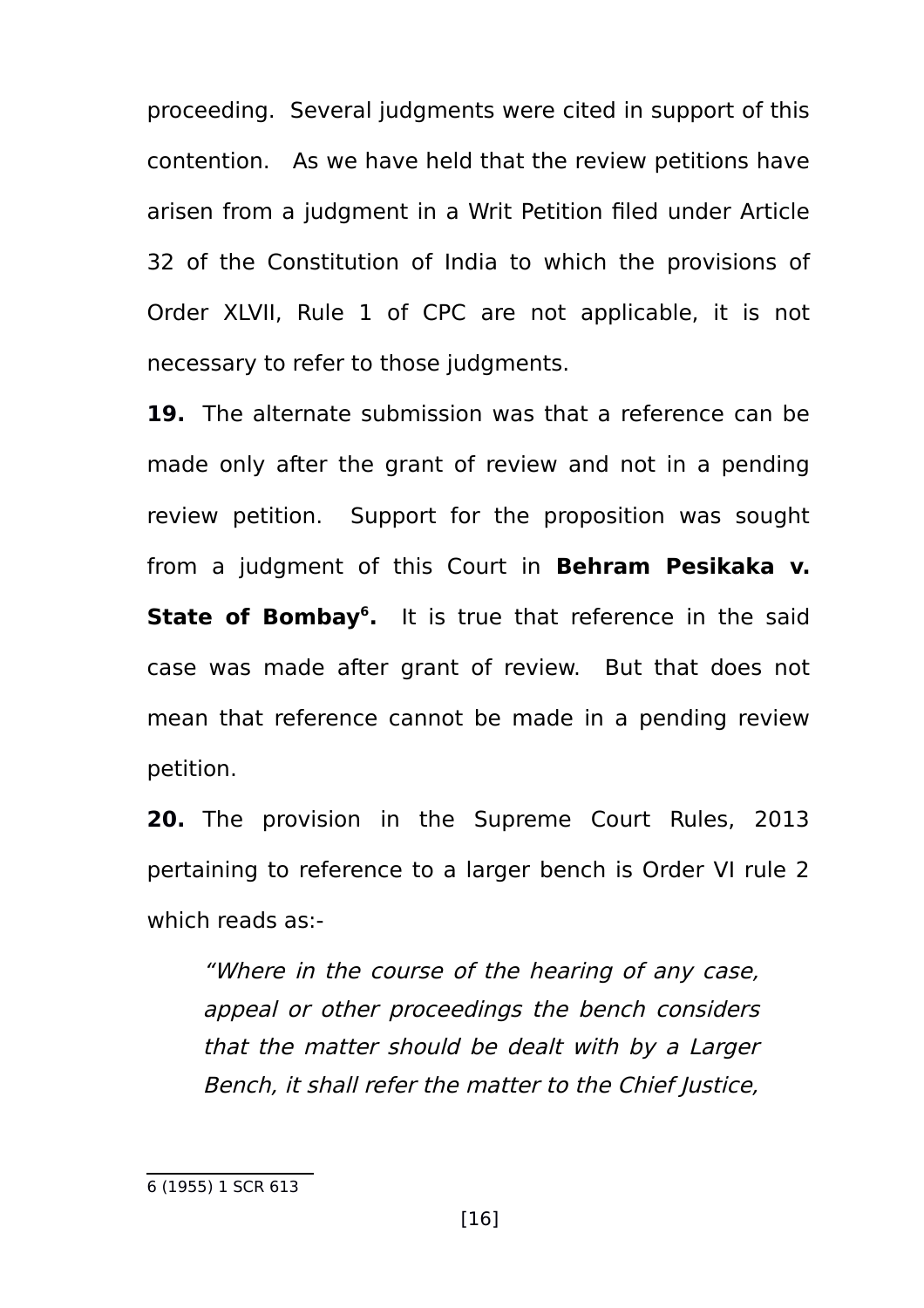who shall thereupon constitute such a bench for the hearing of it."

**21.** Reference to a larger bench can be made in any cause or appeal as well as in any 'other proceeding'. The term 'proceeding' is a very comprehensive term and generally speaking, means a prescribed course of action for enforcing a legal right. It is a term giving the widest freedom to a Court of law so that it may do justice to the parties in the case<sup>[7](#page-16-0)</sup>. There cannot be any doubt that the pending review petition falls within the purview of the expression "other proceeding". The reference has been made in the course of pending review petitions.

**22.** In addition, there is no fetter on the exercise of discretion of this Court in referring questions of law to a larger bench in review petitions. Being a superior Court of record, it is for this Court to consider whether any matter falls within its jurisdiction or not. Unlike a Court of limited jurisdiction, the superior Court of record is entitled to determine for itself questions about its own jurisdiction<sup>[8](#page-16-1)</sup>.

<span id="page-16-1"></span>8 Powers, Privileges and Immunities of State Legislatures,

<span id="page-16-0"></span><sup>7</sup> Babu Lal vs. Hazari Lal Kishori Lal [1982] 1 SCC 525

In re (Keshav Singh case), (1965) 1 SCR 413. See also Naresh Mirajkar v. State of Maharashtra, (1966) 3 SCR 744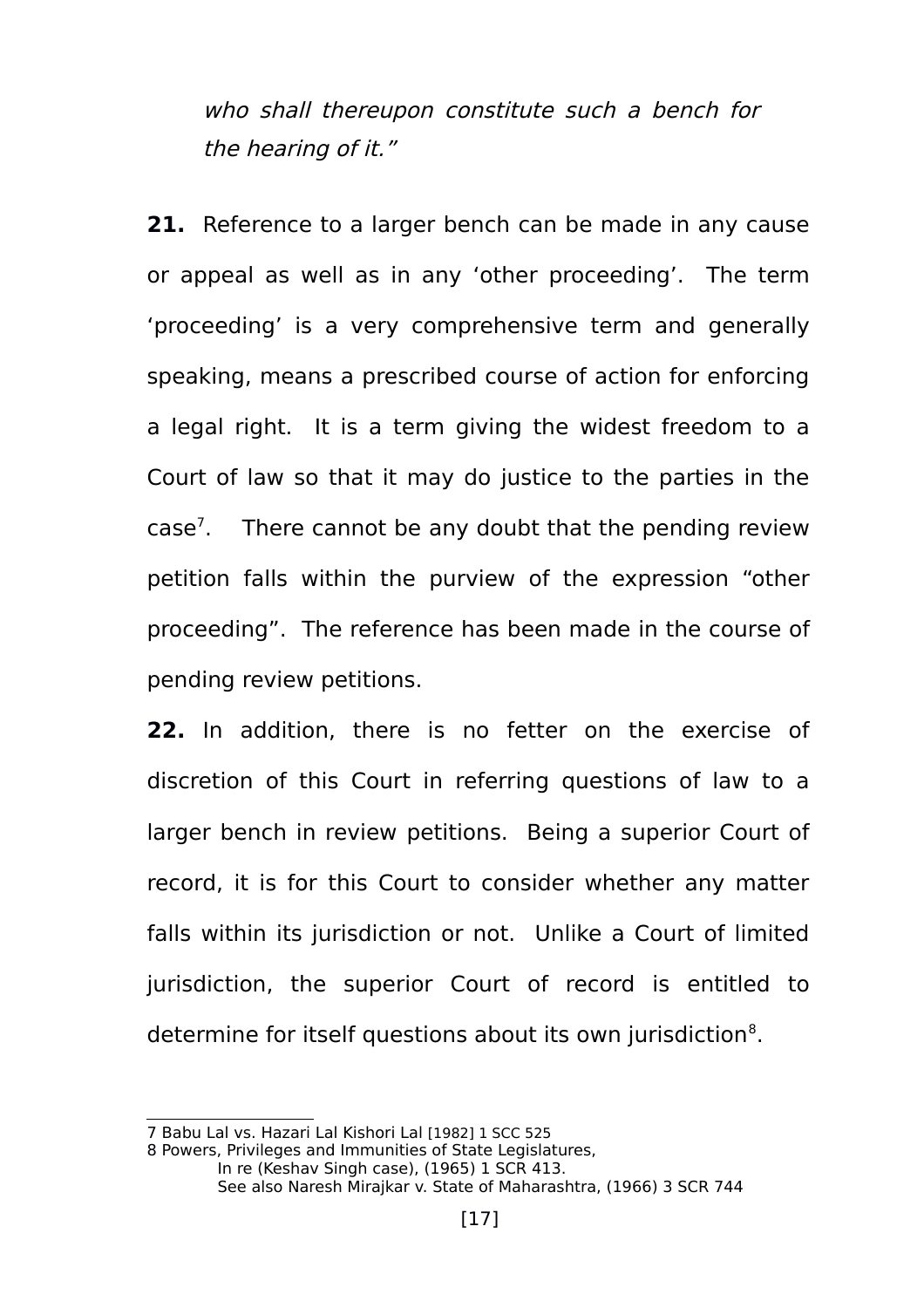**23.** No matter is beyond the jurisdiction of a superior Court of record unless it is expressly shown to be so, under the provisions of the Constitution. In the absence of any express provision in the Constitution, this Court being a superior Court of record has jurisdiction in every matter and if there is any doubt, the Court has power to determine its jurisdiction[9](#page-17-0) **.** It is useful to reproduce from Halsbury's Laws of England, 4<sup>th</sup> Edition Vol. 10, para 713, relied upon in the aforementioned judgments, which states as follows:-

"Prima facie, no matter is deemed to be beyond the jurisdiction of <sup>a</sup> superior Court unless it is expressly shown to be so, while nothing is within the jurisdiction of an inferior Court unless it is expressly shown on the face of the proceedings that the particular matter is within the cognizance of the particular Court."

Undoubtedly there is no bar on the exercise of jurisdiction for referring questions of law in a pending review petition. Therefore, the reference cannot be said to be vitiated for lack of jurisdiction. This Court has acted well within its power in making the reference.

<span id="page-17-0"></span><sup>9</sup> Delhi Judicial Service Association v. State of Gujarat (1991) 4 SCC 406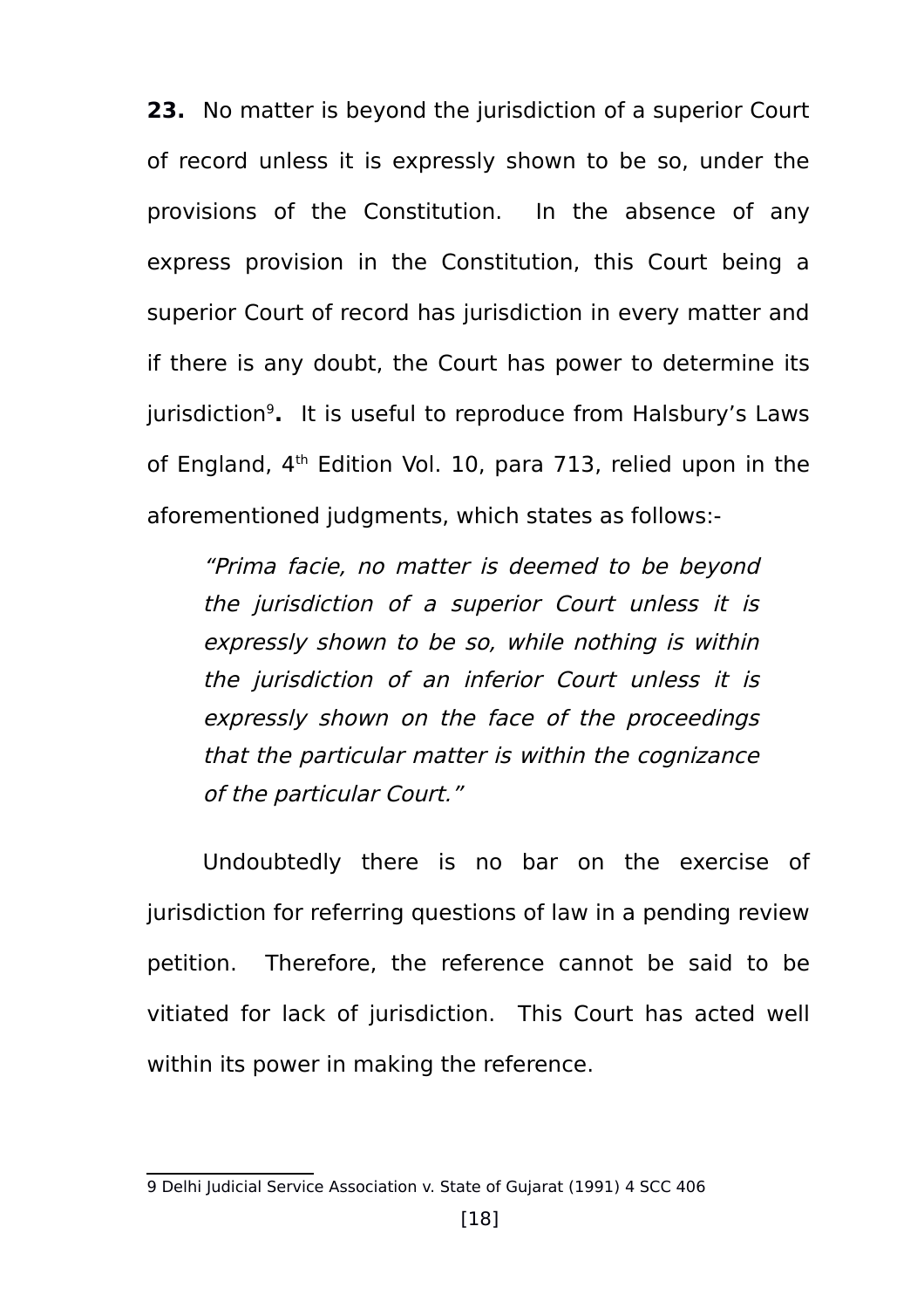**24.** Furthermore, the reference can be supported by adverting to Article 142 of the Constitution of India which enables this Court to make any order as is necessary for doing complete justice in any cause or matter pending before it. The expression 'cause' or 'matter' would include any proceeding pending in Court and it would cover almost every kind of proceeding pending in this Court including civil or criminal proceedings<sup>[10](#page-18-0)</sup>. As such, the expression 'cause or matter' surely covers review petitions without any doubt. Therefore, it is well within the province of this Court to refer questions of law in pending review petitions.

**25.** Order LV Rule 6 makes it crystal clear that the inherent power of this Court to make such orders as may be necessary for the ends of justice shall not be limited by the Rules. In **S. Nagaraj v. State of Karnataka[11](#page-18-1) ,** it was observed that even when there was no statutory provision and no rules were framed by the highest Court indicating the circumstances in which it could rectify its orders, the Courts culled out such power to avoid abuse of process or miscarriage of justice. It was further held that this Court is not precluded from recalling or reviewing its own order if it

<span id="page-18-0"></span><sup>10</sup> Monica Kumar (Dr.) v. State of U.P. [2008] 8 SCC 781

<span id="page-18-1"></span><sup>11</sup> 1993 Supp. (4) SCC 595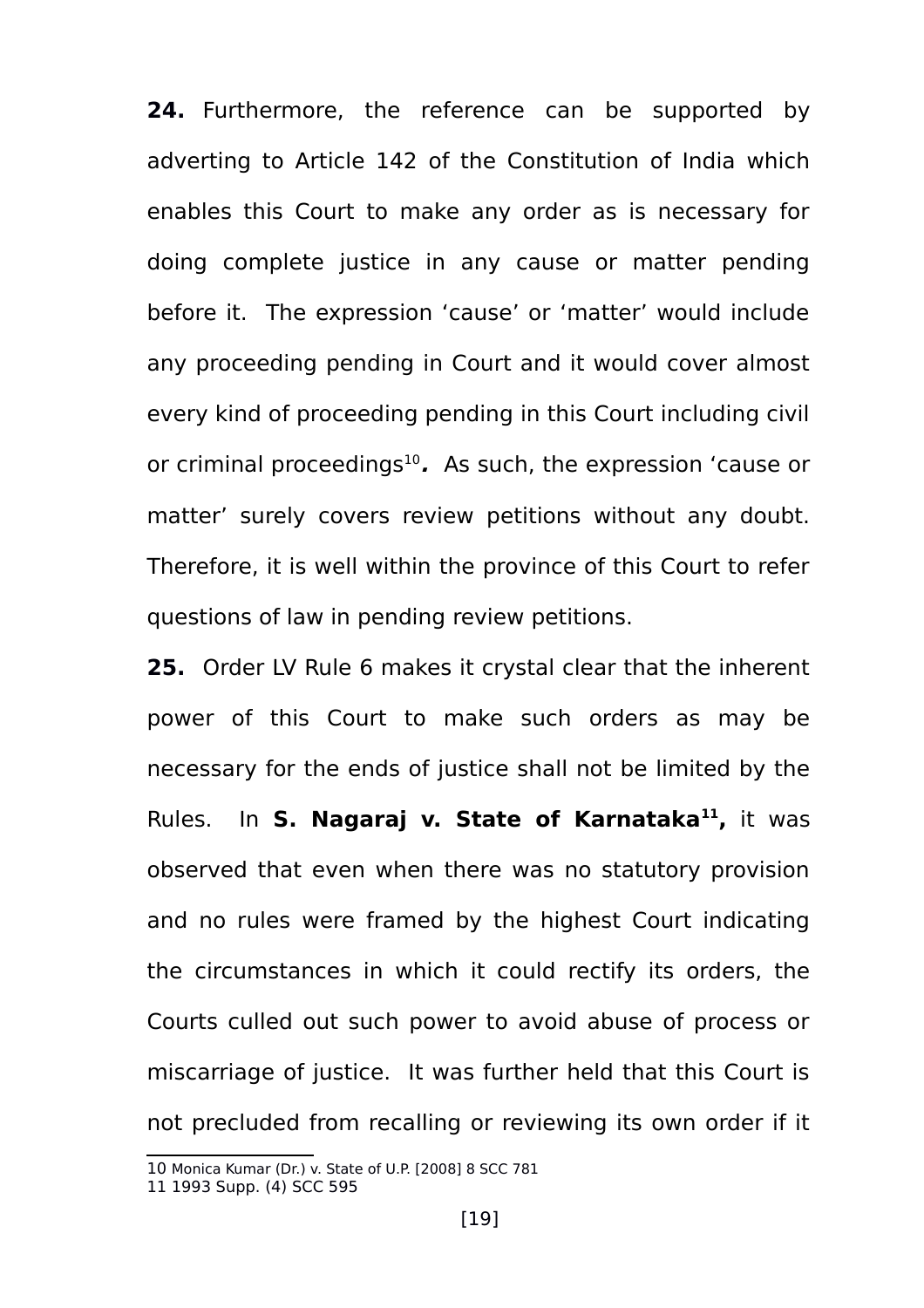is satisfied that it is necessary to do so for the sake of justice. The logical extension to the above is that reference of questions of law can be made in any pending proceeding before this Court, including the instant review proceedings, to meet the ends of justice.

**26.** By placing reliance on a judgment of this Court in **Central Bank of India v. Workmen[12](#page-19-0)** , it was submitted that this Court should not give speculative opinions or answer hypothetical questions. The reference of questions of law pertaining to the scope of Articles 25 and 26 of the Constitution of India are of utmost importance requiring an authoritative pronouncement by a larger bench, especially in light of the view of the reference Bench that there is a conflict between the Court's judgments in **Shirur Mutt (supra)** and **Durgah Committee (supra)**. An objection similar to the one in this case was taken in **Indra Sawhney vs. Union of India [13](#page-19-1)** , which was rejected on the ground that the reference in that case was made to finally settle the legal position relating to reservations. Therefore, the reference in this case cannot be said to be suffering from any jurisdictional error.

<span id="page-19-0"></span><sup>12</sup> (1960) 1 SCR 200

<span id="page-19-1"></span><sup>13</sup> [1992] Supp (3) SCC 217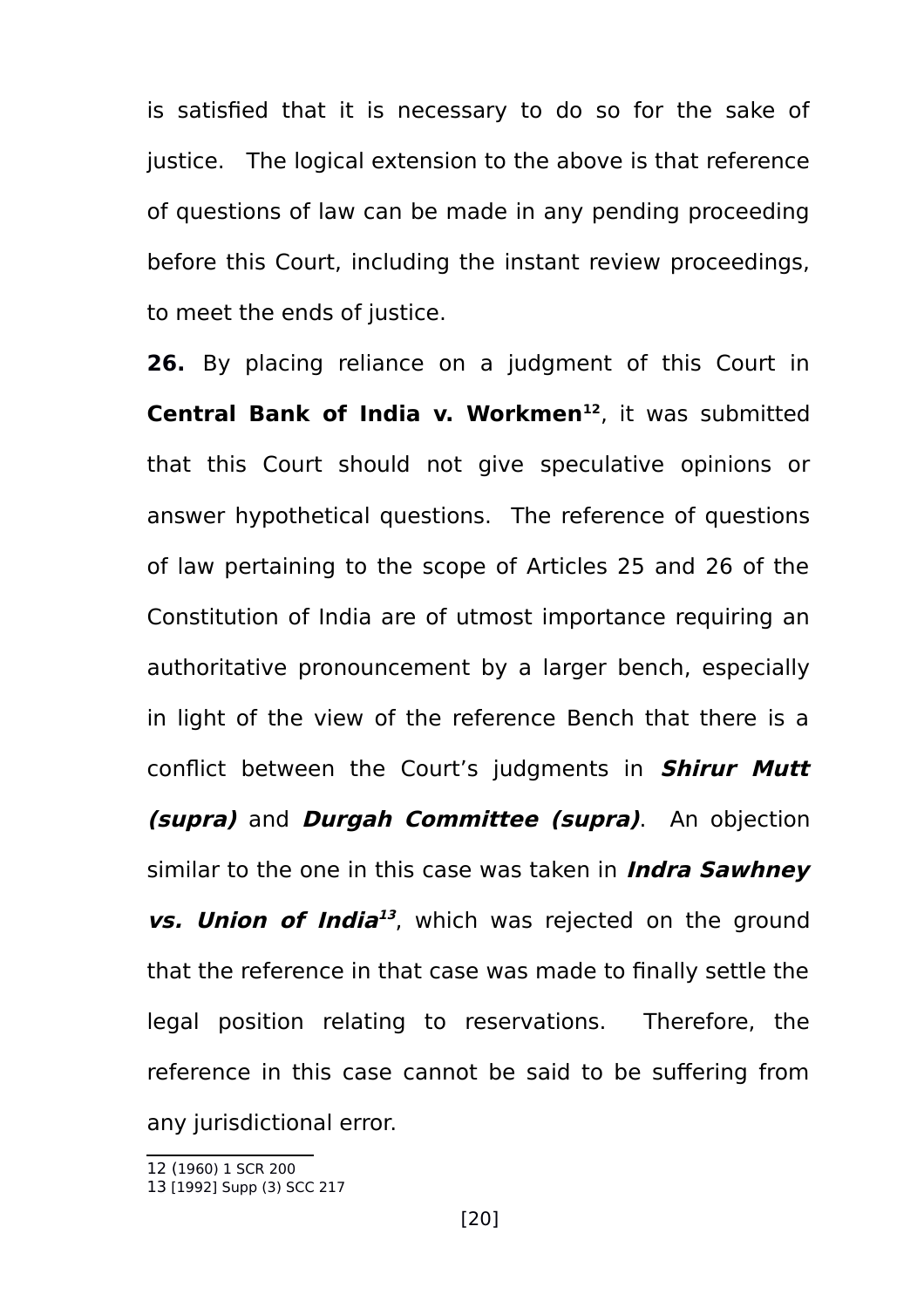**27.** Regarding the contention that pure questions of law cannot be referred to a larger bench, it was argued that it is not possible for the Court to decide the reference without any facts of a particular case before it. We do not agree. It is not necessary to refer to facts to decide pure questions of law, especially those pertaining to the interpretation of the provisions of the Constitution. In fact, reference of pure questions of law have been answered by this Court earlier. One such instance was when this Court was convinced that a larger bench has to discern the true scope and interpretation of Article 30 (1) of the Constitution of India. An eleven Judge Bench was constituted for the purpose and eleven questions of law were framed and answered in **T.M.A. Pai Foundation v. State of Karnataka[14](#page-20-0) .** Yet another case where there was a reference of pure questions of law for the larger bench needs mention. Finding a conflict between the judgments of this Court in **M. P. Sharma and Others v. Satish Chandra[15](#page-20-1)** and **[Kharak](https://indiankanoon.org/doc/619152/) [Singh v. State of Uttar Pradesh,](https://indiankanoon.org/doc/619152/) [16](#page-20-2)** a three Judge Bench of this Court referred the matter to a larger bench of five

<span id="page-20-0"></span><sup>14</sup> (2002) 8 SCC 481

<span id="page-20-1"></span><sup>15</sup> 1954 SCR 1077

<span id="page-20-2"></span><sup>16</sup> 1964 SCR (1) 332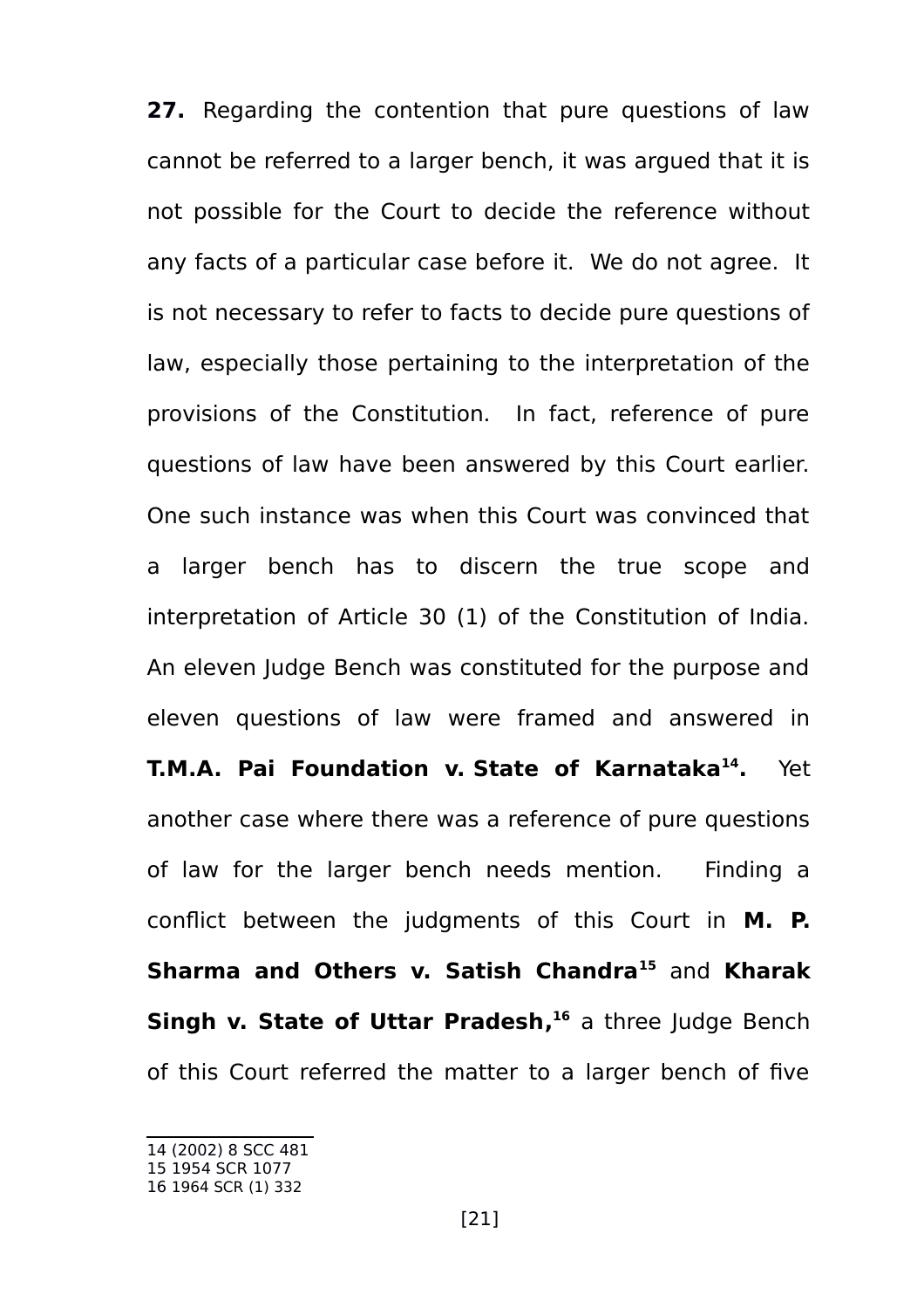Judge Constitution Bench, which referred the issue relating to the existence of the fundamental right to privacy in Article 21 of the Constitution of India to a nine Judge Bench. The question whether there is a constitutionally protected right to privacy was decided by a nine Judge Bench of this Court in **Justice K.S. Puttaswamy (Retd.) and Anr. v. Union of India and Ors.[17](#page-21-0)** without reference to any facts. As stated above, determination of the scope of Articles 25 and 26 is of paramount importance. To adjudicate the reference, there is no requirement to refer to any disputed facts by this Court.

**28.** The point that remains to be considered is the submission pertaining to the proviso to Article 145 (3). Article 145 of the Constitution of India empowers this Court to make Rules for regulating the practice and procedure of the Court. Article 145 (3) provides that the minimum number of Judges to decide any case involving substantial questions of law as to the interpretation of the Constitution or for the purpose of hearing a reference under Article 143 shall be five. The proviso to Article 145 (3) is as follows:

"Provided that, where the Court hearing an appeal under any of the provisions of this Chapter other than article 132

<span id="page-21-0"></span><sup>17 (2017) 10</sup> SCC 1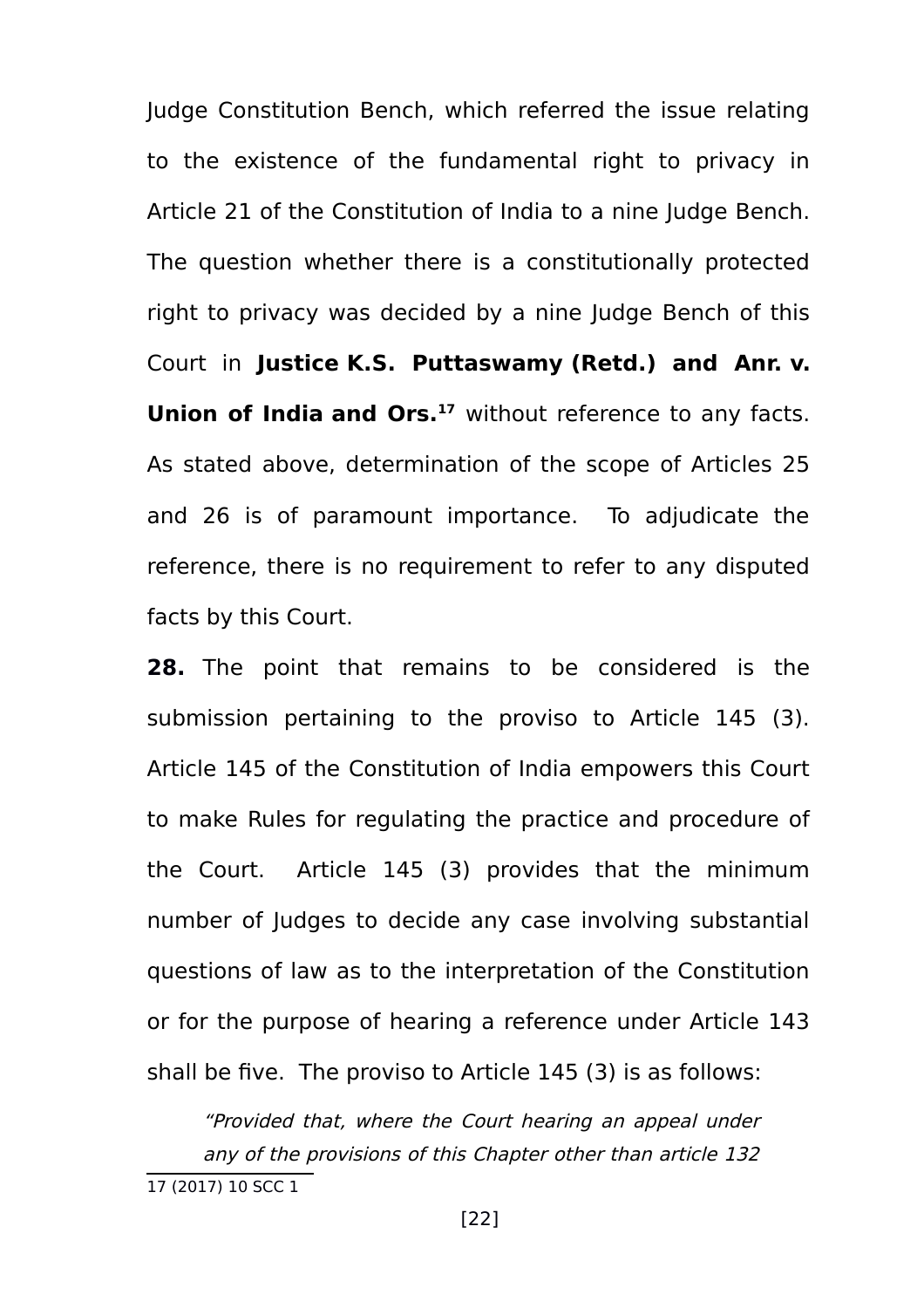consists of less than five Judges and in the course of the hearing of the appeal the Court is satisfied that the appeal involves <sup>a</sup> substantial question of law as to the interpretation of this Constitution the determination of which is necessary for the disposal of the appeal, such Court shall refer the question for opinion to <sup>a</sup> Court constituted as required by this clause for the purpose of deciding any case involving such a question and shall on receipt of the opinion dispose of the appeal in conformity with such opinion."

**29.** The contention is that reference to a larger bench in accordance with the proviso to Article 145(3) can be made only in Appeals and not in any other proceedings. However, the proviso deals with a situation when reference has to be made by a bench of less than five Judges. The present reference is made by a bench of five Judges and, therefore, the proviso to Article 145 (3) is not applicable.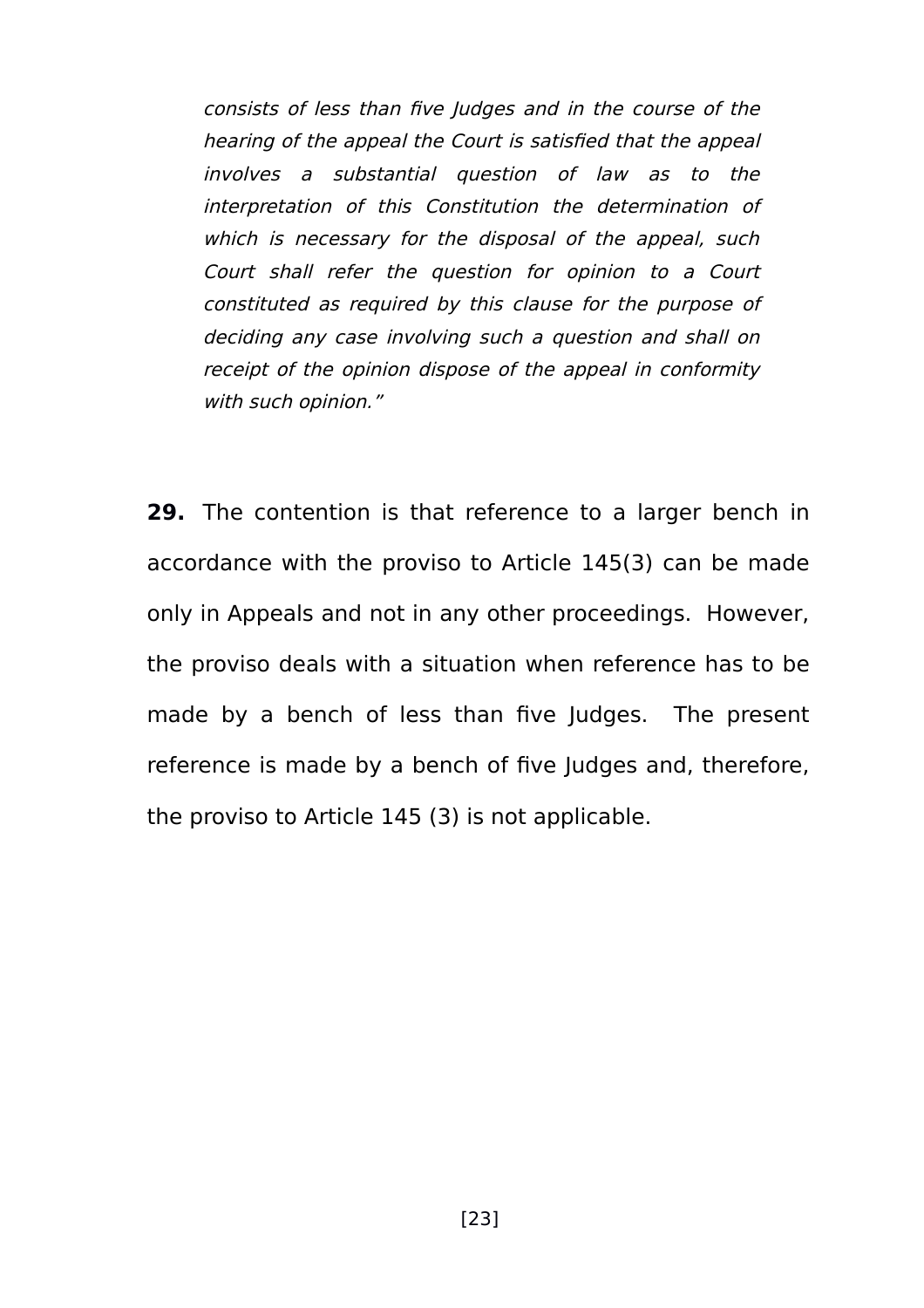**30.** For the aforementioned reasons, the instant review petitions and the reference arising from the review petitions are maintainable.

> **……..……………………….. CJI. (S. A. BOBDE)**

**…………………………………..J. (R. BANUMATHI)**

**…………………………………..J. (ASHOK BHUSHAN)**

**…………………………………..J. (L. NAGESWARA RAO)**

**…………………………………..J. (MOHAN M. SHANTANAGOUDAR)**

> **………..………………………...J. (S. ABDUL NAZEER)**

**…………………………………..J. (R. SUBHASH REDDY)**

**…………………………………..J. (B.R. GAVAI)**

**May 11, 2020. (SURYA KANT)**

**New Delhi, ……………………..J.**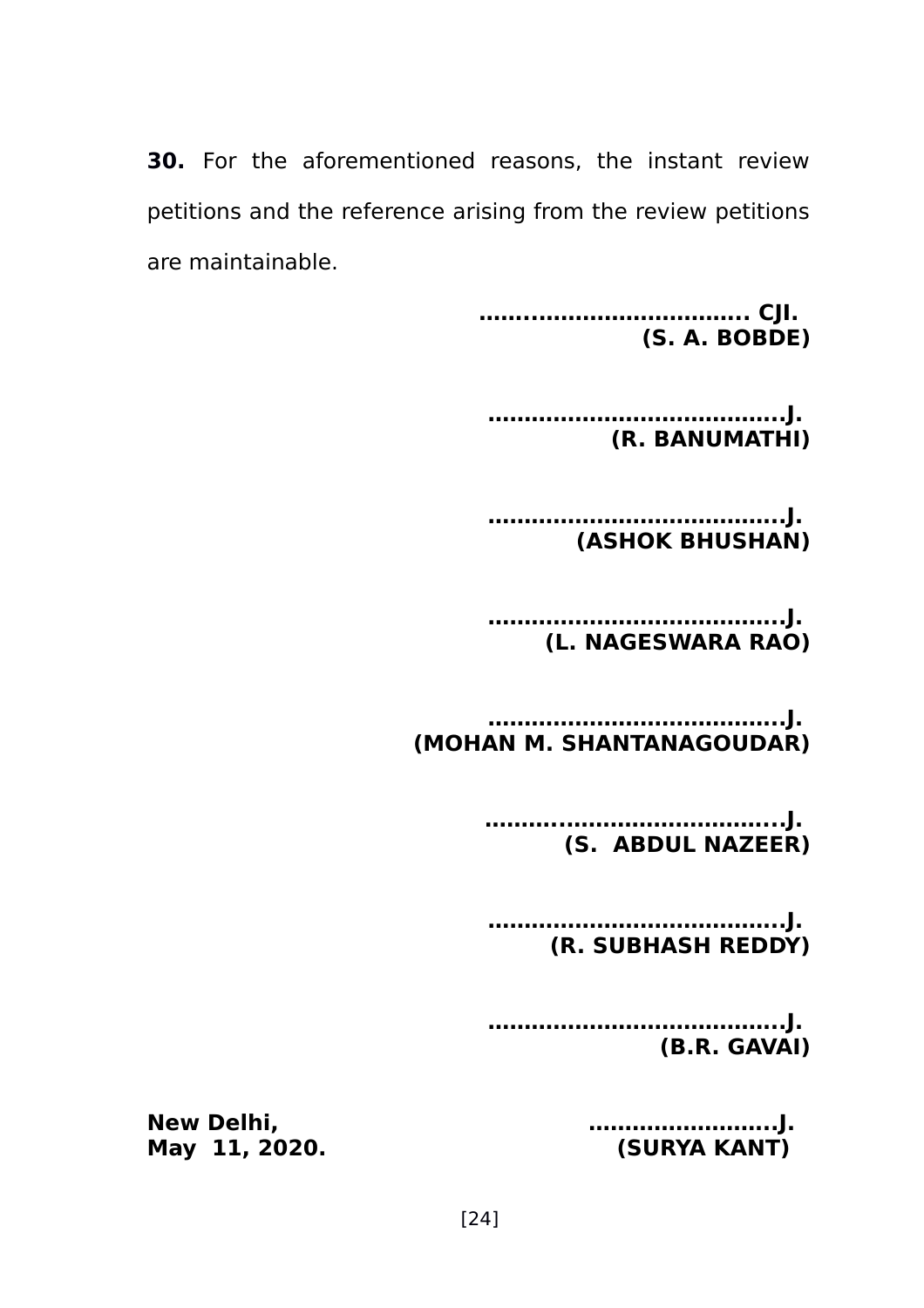### IN THE SUPREME COURT OF INDIA CIVIL INHERENT/ORIGINAL JURISDICTION

## REVIEW PETITION (CIVIL) No. 3358 OF 2018 IN WRIT PETITION (CIVIL) No. 373 OF 2006

KANTARU RAJEEVARU ….. Petitioner

Versus

INDIAN YOUNG LAWYERS ASSOCIATION THR. ITS GENERAL SECRETARY MS. BHAKTI PASRIJA AND ORS. … Respondents

WITH

SLP(C) No. 18889/2012, W.P.(C) No. 286/2017, R.P.(C) No. 3359/2018 in W.P.(C) No. 373/2006, Diary No. 37946-2018, R.P.(C) No. 3469/2018 in W.P.(C) No. 373/2006, Diary No. 38135-2018, Diary No. 38136-2018, R.P. (C) No. 3449/2018 in W.P.(C) No. 373/2006, W.P.(C) No. 1285/2018, R.P. (C) No. 3470/2018 in W.P.(C) No. 373/2006, R.P.(C) No. 3380/2018 in W.P.(C) No. 373/2006, R.P.(C) No. 3379/2018 in W.P.(C) No. 373/2006, R.P.(C) No. 3444/2018 in W.P.(C) No. 373/2006, R.P.(C) No. 3462/2018 in W.P.(C) No. 373/2006, Diary No. 38764-2018, Diary No. 38769-2018, Diary No. 38907-2018, R.P.(C) No. 3377/2018 in W.P.(C) No. 373/2006, Diary No. 39023-2018,Diary No. 39135-2018,Diary No. 39248-2018, Diary No. 39258-2018, Diary No. 39317-2018, W.P.(C) No. 1323/2018, W.P.(C) No. 1305/2018, Diary No. 39642-2018, R.P.(C) No. 3381/2018 in W.P.(C) No. 373/2006, Diary No. 40056-2018, Diary No. 40191-2018, Diary No. 40405-2018, Diary No. 40570-2018, Diary No. 40681-2018, Diary No. 40713-2018, Diary No. 40840-2018, Diary No. 40885-2018, Diary No. 40887-2018, Diary No. 40888-2018,Diary No. 40898-2018, R.P. (C) No. 3457/2018 in W.P.(C) No. 373/2006, Diary No. 40910-2018, Diary No. 40924-2018, Diary No. 40929-2018,Diary No. 41005-2018, Diary No. 41091-2018, W.P.(C) No. 1339/2018, Diary No. 41264-2018, R.P.(C) No. 3473/2018 in W.P.(C) No. 373/2006, Diary No. 41395-2018, Diary No. 41586-2018, R.P.(C) No. 3480/2018 in W.P.(C) No. 373/2006, Diary No. 41896-2018, Diary No. 42085-2018,Diary No. 42264-2018, Diary No. 42337-2018, MA 3113/2018 in W.P.(C) No. 373/2006, Diary No. 44021- 2018, Diary No. 44991-2018, Diary No. 46720-2018, Diary No. 47720-2018, Diary No. 2252-2019, R.P.(C) No. 345/2019 in W.P.(C) No. 373/2006, Diary No. 2998-2019, W.P. (C) No. 472/2019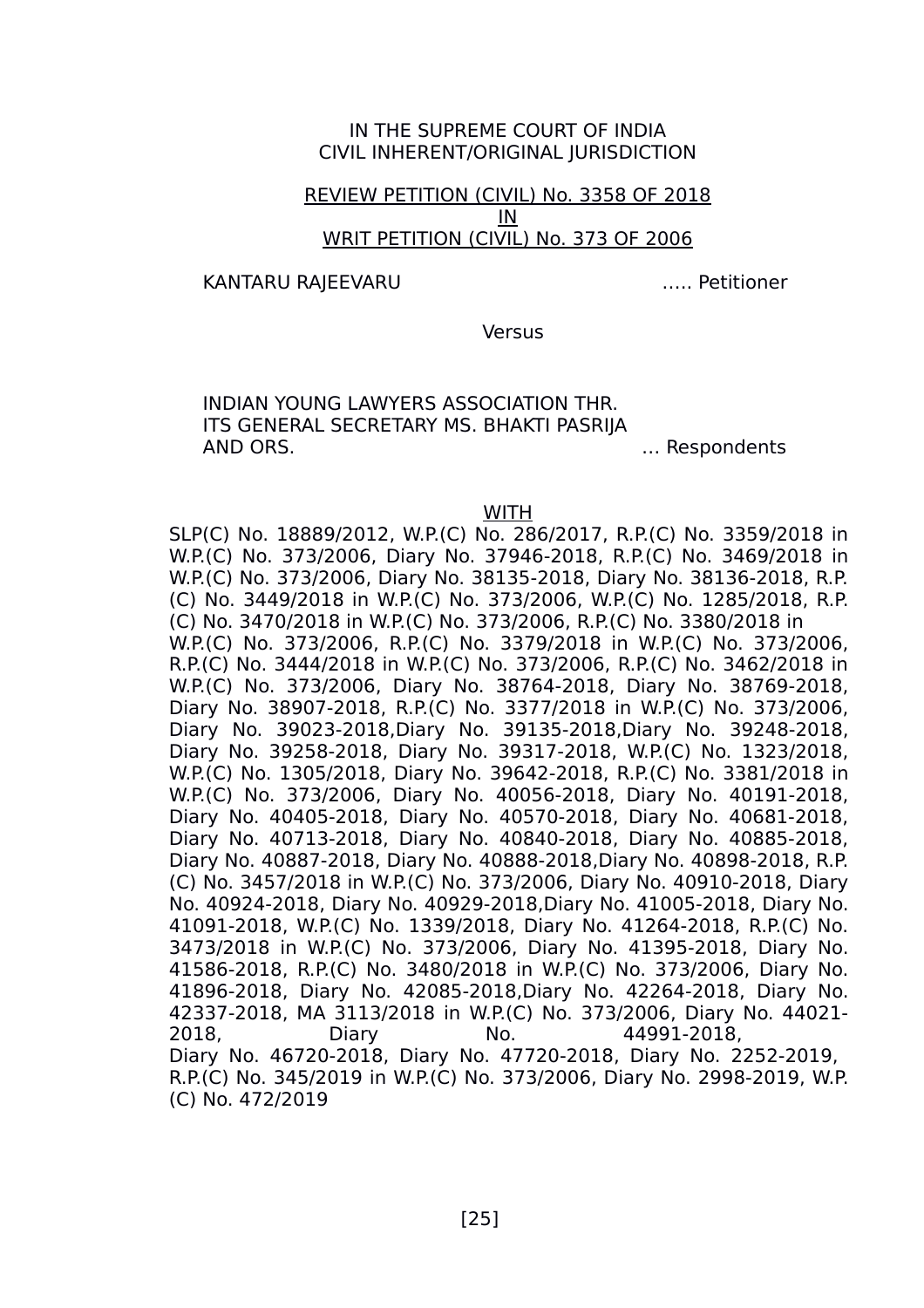## **O R D E R**

We have heard the parties at length. For reasons to follow, we hold that this Court can refer questions of law to a larger bench in a Review Petition.

> ….………………………………..CJI. **[S.A. BOBDE]**

….………………………………..J.  **[R. BANUMATHI]**

 ….………………………………..J.  **[ASHOK BHUSHAN]**

….………………………………..J.  **[L. NAGESWARA RAO]**

….………………………………..J.  **[MOHAN M. SHANTANAGOUDAR]**

> ….………………………………..J.  **[S. ABDUL NAZEER]**

> ….………………………………..J.  **[R. SUBHASH REDDY]**

> ….………………………………..J.  **[B.R. GAVAI]**

> ….………………………………..J.  **[SURYA KANT]**

NEW DELHI FEBRUARY 10, 2020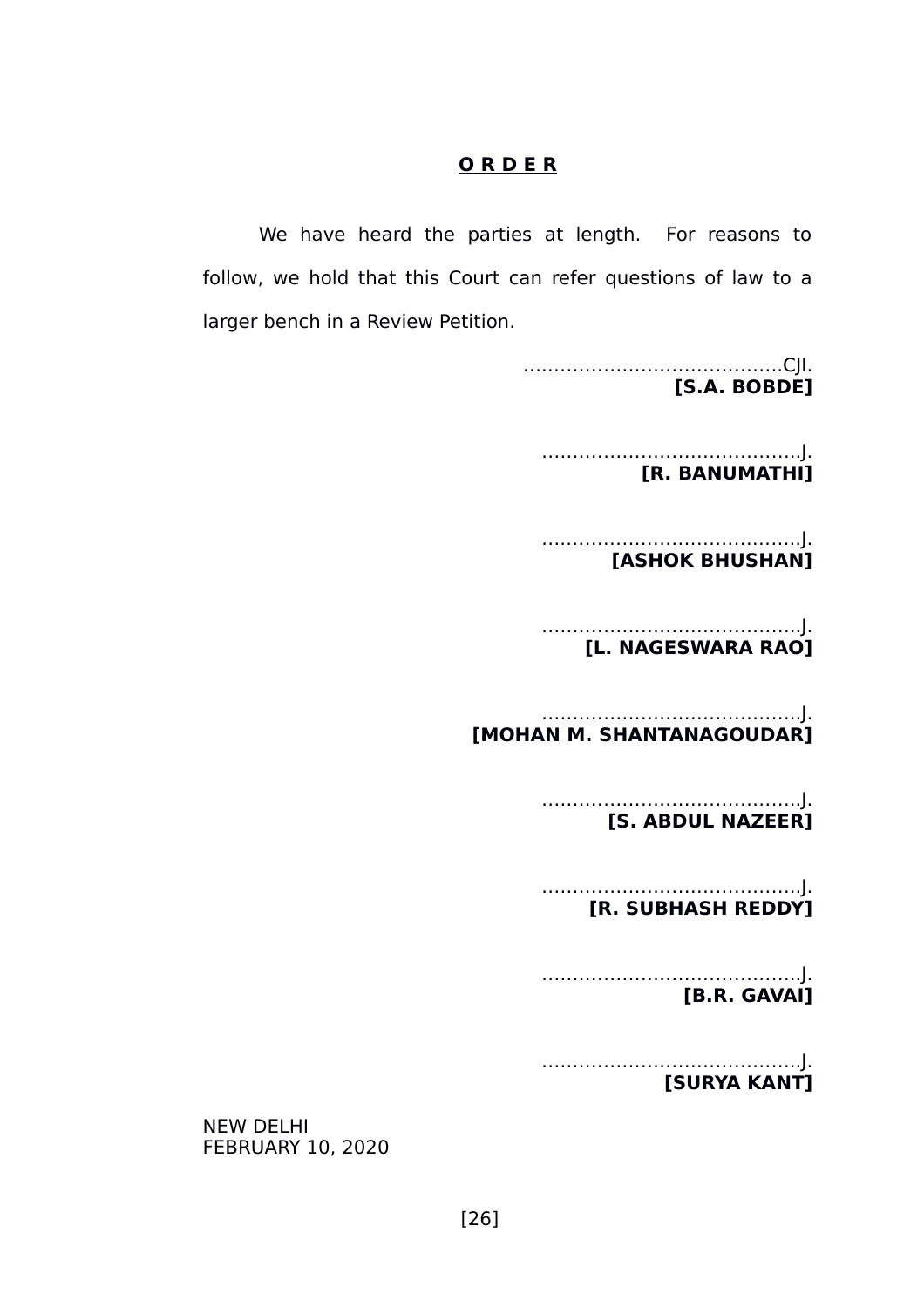## IN THE SUPREME COURT OF INDIA CIVIL INHERENT/ORIGINAL JURISDICTION

#### REVIEW PETITION (CIVIL) No. 3358 OF 2018

IN

### WRIT PETITION (CIVIL) No. 373 OF 2006

#### KANTARU RAJEEVARU ….. Petitioner

#### Versus

INDIAN YOUNG LAWYERS ASSOCIATION THR. ITS GENERAL SECRETARY MS. BHAKTI PASRIJA AND ORS. … Respondents

#### **WITH**

SLP(C) No. 18889/2012, W.P.(C) No. 286/2017, R.P.(C) No. 3359/2018 in W.P.(C) No. 373/2006, Diary No. 37946-2018, R.P.(C) No. 3469/2018 in W.P.(C) No. 373/2006, Diary No. 38135-2018, Diary No. 38136-2018, R.P. (C) No. 3449/2018 in W.P.(C) No. 373/2006, W.P.(C) No. 1285/2018, R.P. (C) No. 3470/2018 in W.P.(C) No. 373/2006, R.P.(C) No. 3380/2018 in W.P.(C) No. 373/2006, R.P.(C) No. 3379/2018 in W.P.(C) No. 373/2006, R.P. (C) No. 3444/2018 in W.P.(C) No. 373/2006, R.P.(C) No. 3462/2018 in W.P. (C) No. 373/2006, Diary No. 38764-2018, Diary No. 38769-2018, Diary No. 38907-2018, R.P.(C) No. 3377/2018 in W.P.(C) No. 373/2006, Diary No. 39023-2018,Diary No. 39135-2018,Diary No. 39248-2018, Diary No. 39258-2018, Diary No. 39317-2018, W.P.(C) No. 1323/2018, W.P.(C) No. 1305/2018, Diary No. 39642-2018, R.P.(C) No. 3381/2018 in W.P.(C) No. 373/2006, Diary No. 40056-2018, Diary No. 40191-2018, Diary No. 40405-2018, Diary No. 40570-2018, Diary No. 40681-2018, Diary No. 40713-2018, Diary No. 40840-2018, Diary No. 40885-2018, Diary No. 40887-2018, Diary No. 40888-2018, Diary No. 40898-2018, R.P.(C) No. 3457/2018 in W.P.(C) No. 373/2006, Diary No. 40910-2018, Diary No. 40924-2018, Diary No. 40929-2018, Diary No. 41005-2018, Diary No. 41091-2018, W.P.(C) No. 1339/2018, Diary No. 41264-2018, R.P.(C) No. 3473/2018 in W.P.(C) No. 373/2006, Diary No. 41395-2018, Diary No. 41586-2018, R.P.(C) No. 3480/2018 in W.P.(C) No. 373/2006, Diary No. 41896-2018, Diary No.42085-2018, Diary No. 42264-2018, Diary No. 42337-2018, MA 3113/2018 in W.P.(C) No. 373/2006, Diary No. 44021- 2018, Diary No. 44991-2018, Diary No. 46720-2018, Diary No. 47720-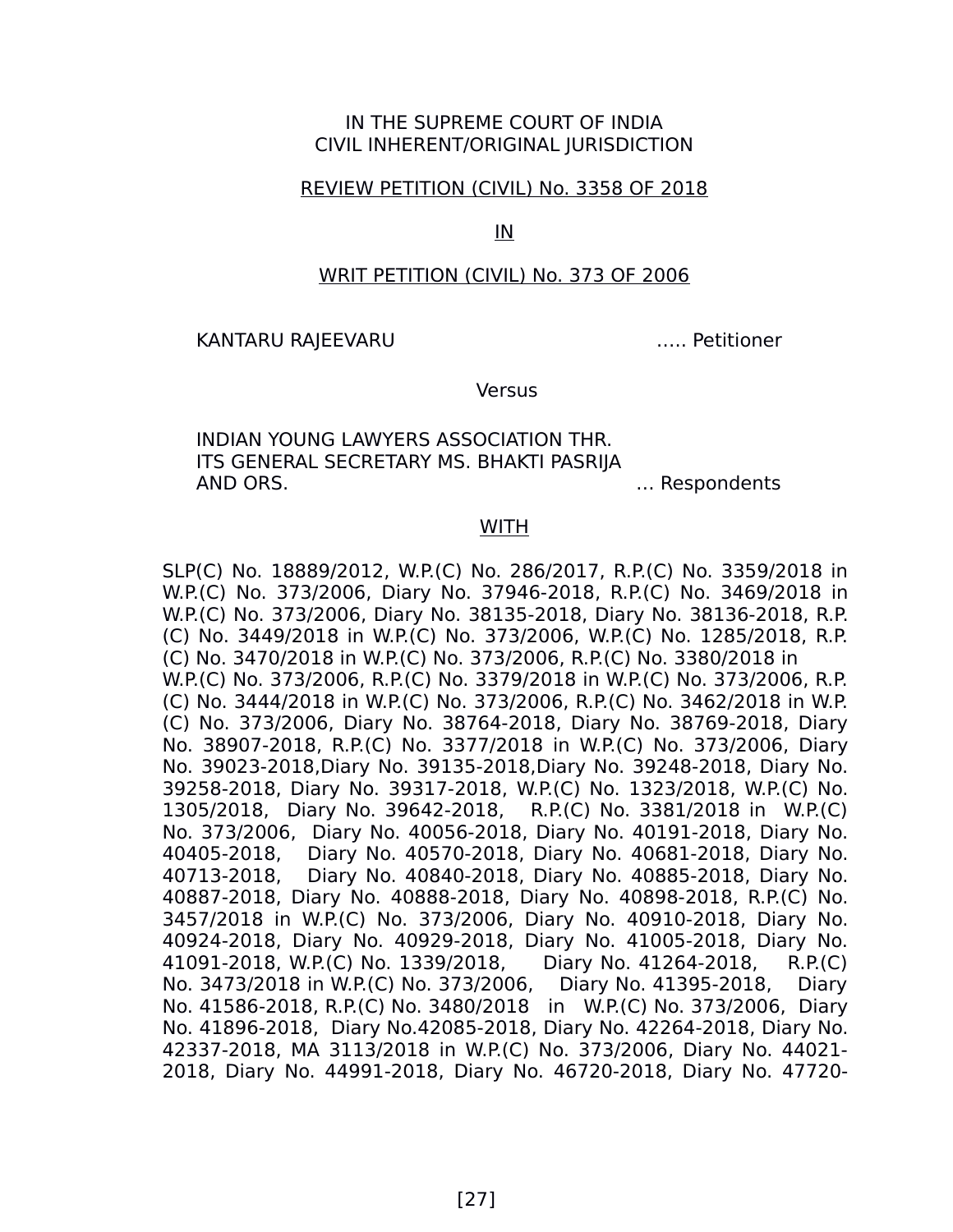## 2018, Diary No. 2252-2019, R.P.(C) No. 345/2019 in W.P.(C) No. 373/2006, Diary No. 2998-2019, W.P.(C) No. 472/2019 **O R D E R**

The following issues are framed for consideration by this Court: -

- 1. What is the scope and ambit of right to freedom of religion under Article 25 of the Constitution of India?
- 2. What is the inter-play between the rights of persons under Article 25 of the Constitution of India and rights of religious denomination under Article 26 of the Constitution of India?
- 3. Whether the rights of a religious denomination under Article 26 of the Constitution of India are subject to other provisions of Part III of the Constitution of India apart from public order, morality and health?
- 4. What is the scope and extent of the word 'morality' under Articles 25 and 26 of the Constitution of India and whether it is meant to include Constitutional morality?
- 5. What is the scope and extent of judicial review with regard to a religious practice as referred to in Article 25 of the Constitution of India?
- 6. What is the meaning of expression "Sections of Hindus" occurring in Article 25 (2) (b) of the Constitution of India?
- 7. Whether a person not belonging to a religious denomination or religious group can question a practice of that religious denomination or religious group by filing a PIL?

….………………………………..CJI **[S.A. BOBDE]**